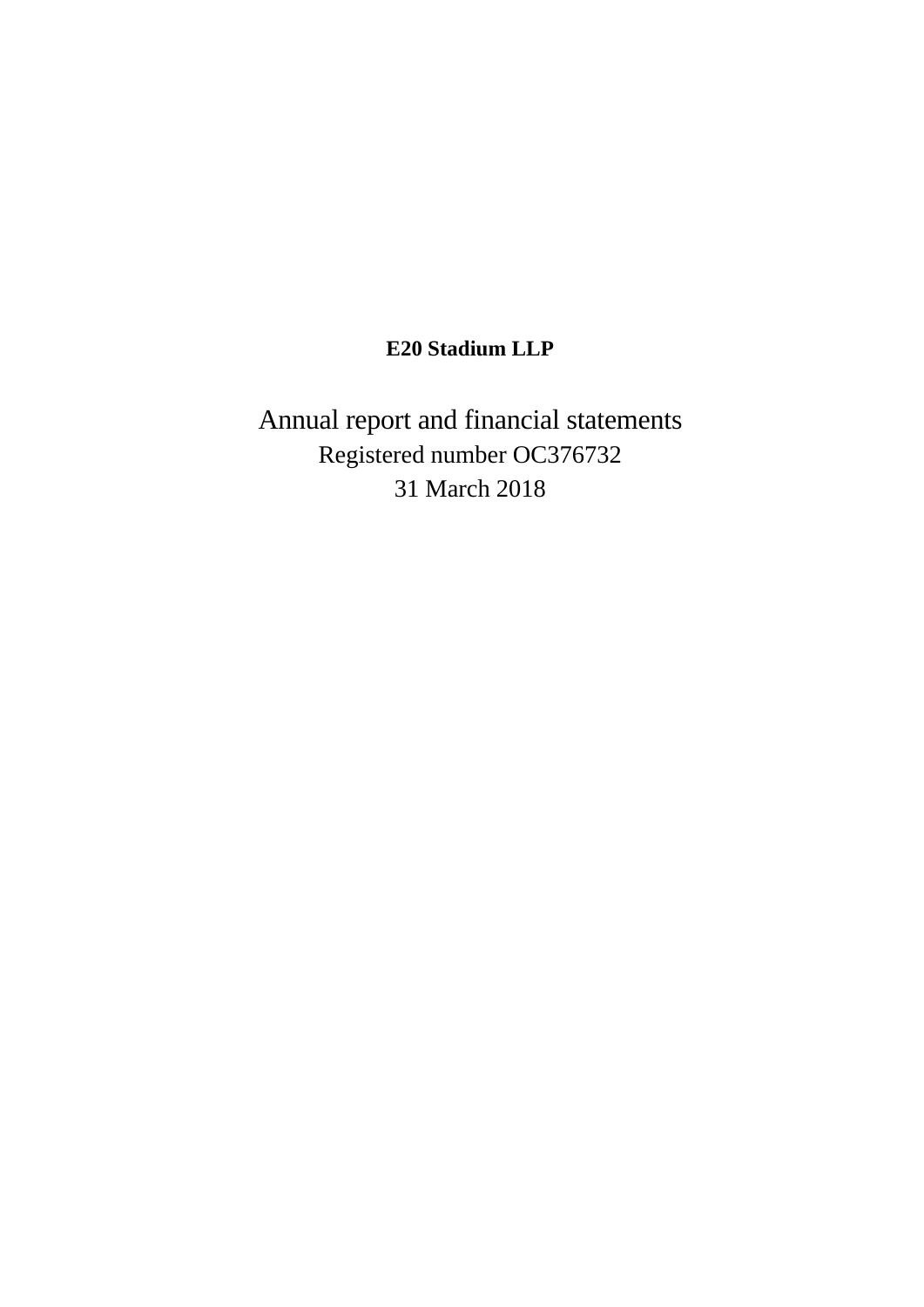# **Contents**

| Members' report                                                                                             |    |
|-------------------------------------------------------------------------------------------------------------|----|
| Members' report <i>(continued)</i>                                                                          | 2  |
| Statement of members' responsibilities in respect of the Report to the members and the financial statements | 3  |
| Income statement                                                                                            | 7  |
| Statement of financial position                                                                             | 8  |
| Statement of changes in equity                                                                              | 9  |
| Statement of cash flows                                                                                     | 10 |
| <b>Notes</b>                                                                                                | 11 |
|                                                                                                             |    |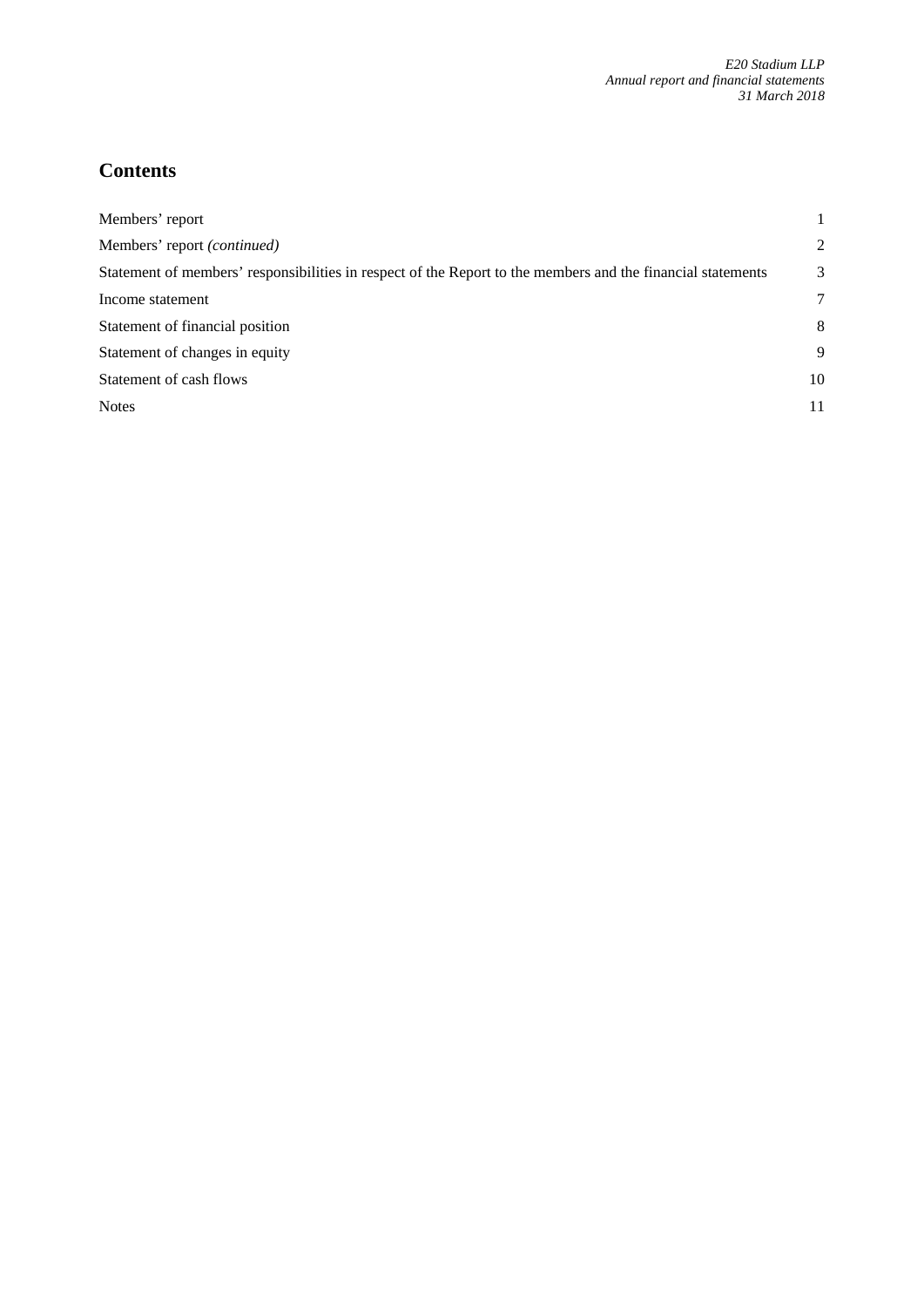# **Members' report**

The Board submits its report together with the audited financial statements of E20 Stadium LLP for the year ended 31 March 2018.

# **Legal structure**

E20 Stadium LLP is incorporated as a limited liability partnership under the Limited Liability Partnerships Act 2000 and is referred to in these financial statements as the "partnership".

The partnership's registered office is Level 10, 1 Stratford Place, Montfichet Road, London, E20 1EJ

### **Designated members and the Board**

The designated members (Limited Liability Partnerships Act 2000) of E20 Stadium LLP during the year were:

- London Legacy Development Corporation (LLDC) appointed 6 July 2012
- Newham Legacy Investments Limited appointed 6 July 2012 (ended 30 November 2017)
- Stratford East London Holdings Limited appointed 1 December 2017

### **Principal activities**

The partnership was formally established as the vehicle to deliver the post-Olympic Games transformation and operation of the London Stadium. The role of the partnership is to ensure the Stadium is integrated with the surrounding communities; contributes to local regeneration and social improvement aims; creates strong linkages with local sport clubs and educational bodies and minimises the subsidy required from public funds.

The Stadium was permanently opened in summer 2016 following the completion of the transformation and other capital works. It successfully hosted a major music concert, Diamond League athletics, and a series of community events, followed by the commencement of West Ham United Football Club's tenancy at the start of the 2016/17 Premier League season. In 2017/18, the Stadium hosted the IAAF World Athletics and Para Athletics Championships, London's biggest sporting event since the 2012 Olympics, confirming its position as the centrepiece of the Queen Elizabeth Olympic Park and as a major London attraction.

The Stadium is operated by London Stadium 185 Limited on behalf of E20 Stadium LLP and they are delivering further high-profile events to the Stadium, including a series of major concerts in 2018/19.

### **Financial performance**

During the year, £3.0 million was incurred on Stadium capital works in relation to residual Transformation works and other Stadium enhancements. The Stadium fair value at 31 March 2018 is held at nil due to the partnership's financial forecasts, particularly in relation to the cost of hosting West Ham United Football Club and the cost of moving the relocatable seats between pitch (football) and athletics modes. Accordingly, the partnership has recognised a loss of £3.0 million being the impairment of the capital works to 31 March 2018. Additional information in respect of the impairment measurement can be found in note 4.

Revenue of £9.5 million was generated in 2017/18, of which approximately £5.4 million relates to operating income derived from the Stadium operator (London Stadium 185) and other tenants.

The partnership incurred £21.4 million relating to costs of sales, which includes amounts paid to London Stadium 185 for their operator fees and costs associated with moving the relocatable seating between pitch (football) and athletics mode. Other operating expenses include professional fees, direct staff costs, general overheads and Member recharges. The underlying operating loss for the Stadium was in line with forecasts.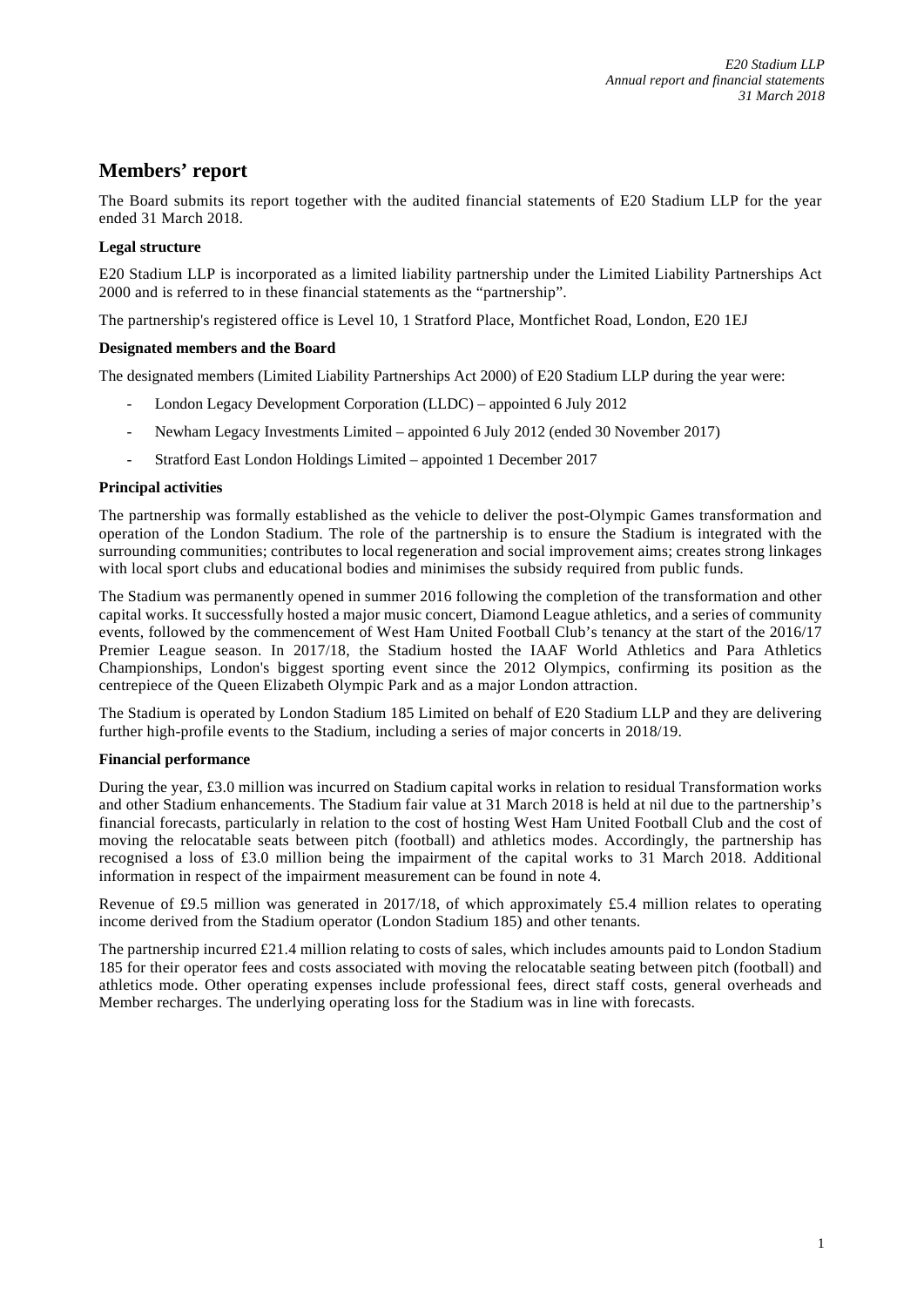# **Members' report** *(continued)*

### **Going concern**

Forecasts of the partnership's financial outlook, particularly in relation to the cost of West Ham Football Club matches, the cost of moving the relocatable seats between football and athletics modes and lower than anticipated net commercial revenues (including Stadium naming rights) continue to present significant challenges for the future financial performance of the Stadium given the current contractual matrix. Accordingly, the provision for onerous contracts recognised in the 2016/17 financial statements continues to be recognised at 31 March 2018.

On 30 November 2017, following a review of the E20 Stadium LLP governance structure, Newham Legacy Investments Limited retired from the partnership and, from 1 December 2017, was replaced by Stratford East London Holdings Limited, a wholly owned subsidiary of LLDC.

A restructuring plan was presented to, and approved by, the E20 Stadium LLP Board after the reporting date (31 March 2018), but before these accounts were authorised for issue. The restructuring plan is focussed solely on making the Stadium operationally efficient and financially sustainable in the long-term; implementation of the plan will require significant changes to current contractual arrangements, which could take time to achieve and is not without risk. In the meantime, the partnership is dependent for its working capital on loan funding provided by LLDC (see Note 1.10). That committed funding is currently limited to a period of a less than one year (until 30 September 2018); the provision of further funding is subject to E20 Stadium LLP demonstrating to LLDC and the Greater London Authority satisfactory progress against the agreed restructuring plan.

The Directors have an expectation based on progress made to date and discussions with LLDC and the Greater London Authority that it is highly likely that further funding will be made available to support with this process until at least March 2019 and beyond. The circumstances described above represent a material uncertainty that casts significant doubt upon the partnership's ability to continue as a going concern. However, after considering these uncertainties, the Board has a reasonable expectation (based on the conditions described at Note 1.10) that the partnership has adequate resources to continue in operational existence for the foreseeable future. Should this expected funding be received, the partnership would have adequate resources to continue in operational existence for a period of at least one year from the date of approval of these financial statements. For these reasons, they continue to adopt the going concern basis in preparing the annual report and financial statements.

### **Individual members' remuneration**

The allocation of profits to those who were individual members of the partnership during the financial year occurs at the discretion of the Board. If the Board decides after the finalisation of these financial statements that an allocation of profit should take place, the division among the members is in accordance with the Members' agreement.

# **Disclosure of information to auditor**

The members who held office at the date of approval of this members' report confirm that, so far as they are each aware, there is no relevant audit information of which the partnership's auditor is unaware; and each member has taken all the steps that he ought to have taken as a member to make himself aware of any relevant audit information and to establish that the partnership's auditor is aware of that information.

### **Auditor**

Pursuant to Section 487 of the Companies Act 2006, the auditor will be deemed to be reappointed and Ernst & Young LLP will therefore continue in office.

By order of the Board

**Nicky Dunn** *Chair* Date: 27 July 2018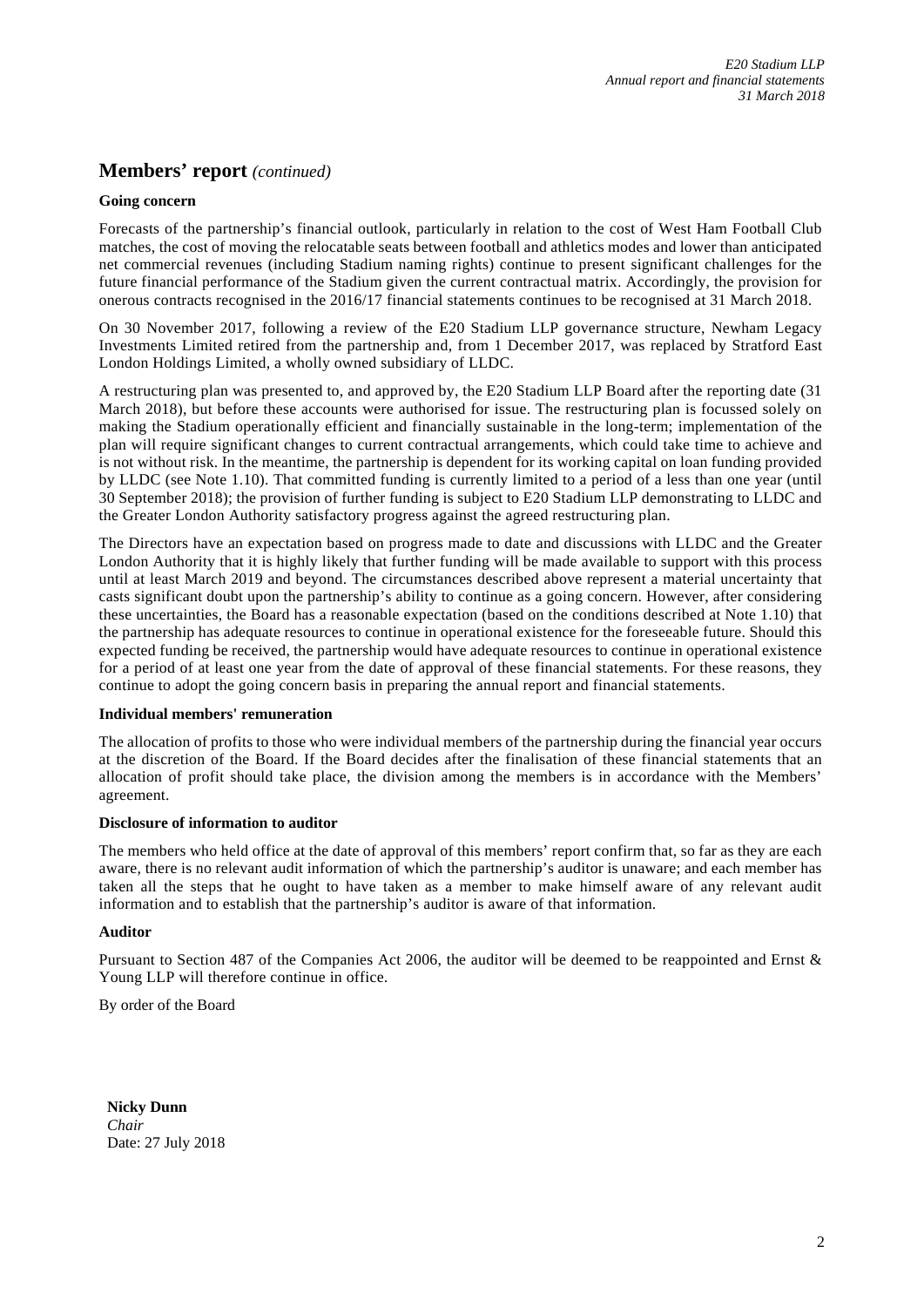# **Statement of members' responsibilities in respect of the Report to the members and the financial statements**

The members are responsible for preparing the Report to the members and the partnership's financial statements in accordance with applicable law and regulations.

The Limited Liability Partnerships (Application of Companies Act 2006) Regulations 2008 (the 2008 Regulations) require the members to prepare financial statements for each financial year and under that law the members have elected to prepare the financial statements in accordance with IFRS as adopted by the EU and applicable law.

Under Regulation 8 of the 2008 Regulations the members must not approve the financial statements unless they are satisfied that they give a true and fair view of the state of affairs of the partnership and of the profit or loss of the partnership for that period.

In preparing these financial statements, the members are required to

- select suitable accounting policies and then apply them consistently,
- make judgements and estimates that are reasonable and prudent,
- state whether they have been prepared in accordance with IFRS as adopted by the EU, and
- prepare the financial statements on the going concern basis unless it is inappropriate to presume that the partnership will continue in business

Under Regulation 6 of the 2008 Regulations the members are responsible for keeping adequate accounting records that are sufficient to show and explain the partnership's transactions and disclose with reasonable accuracy at any time the financial position of the partnership and enable them to ensure that the financial statements comply with those regulations. They have general responsibility for taking such steps as are reasonably open to them to safeguard the assets of the partnership and to prevent and detect fraud and other irregularities.

On behalf of the Board

**Nicky Dunn** *Chair* Date: 27 July 2018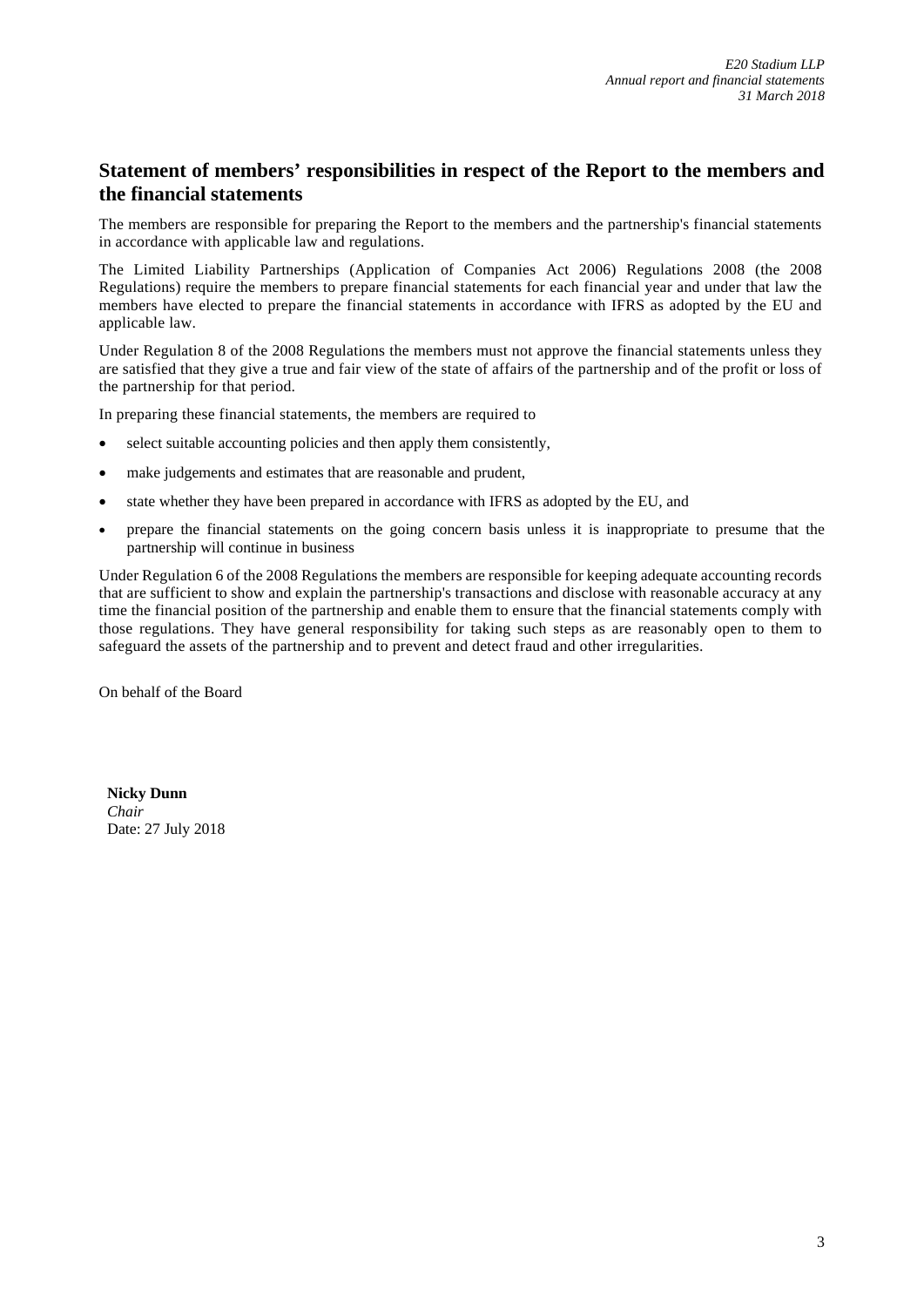# **INDEPENDENT AUDITOR'S REPORT TO THE MEMBERS OF E20 STADIUM COMPANY LIMITED LIABILITY PARTNERSHIP ('LLP')**

# **Opinion**

We have audited the financial statements of E20 Stadium Company LLP for the year ended 31<sup>st</sup> March 2018 which comprise the Income statement, the Statement of Financial Position, the Statement of Changes in Equity, the Statement of Cash Flows and the related notes 1 to 17. The financial reporting framework that has been applied in their preparation is applicable law and International Financial Reporting Standards (IFRSs) as adopted by the European Union.

In our opinion the financial statements:

- $\blacktriangleright$  give a true and fair view of the state of the limited liability partnership's affairs as at 31<sup>st</sup> March 2018 and of its loss for the year then ended;
- have been properly prepared in accordance with IFRS as adopted by the European Union; and
- have been prepared in accordance with the requirements of the Companies Act 2006 as applied to limited liability partnerships.

### **Basis for opinion**

We conducted our audit in accordance with International Standards on Auditing (UK) (ISAs (UK)) and applicable law. Our responsibilities under those standards are further described in the Auditor's responsibilities for the audit of the financial statements section of our report below. We are independent of the limited liability partnership in accordance with the ethical requirements that are relevant to our audit of the financial statements in the UK, including the FRC's Ethical Standard, and we have fulfilled our other ethical responsibilities in accordance with these requirements.

We believe that the audit evidence we have obtained is sufficient and appropriate to provide a basis for our opinion.

# **Material uncertainty related to going concern**

We draw attention to note 1.10 in the financial statements, and the Members' Report, which indicate that forecasts of the partnership's financial outlook present significant challenges for the future funding of operations of the partnership. The partnership is dependent on funding provided by the Greater London Authority through London Legacy Development Corporation. To date, funding is only committed to the end of September 2018. As stated in note 1.10, these events or conditions, along with the other matters as set forth in note 1.10, indicate that a material uncertainty exists that may cast significant doubt on the company's ability to continue as a going concern. Our opinion is not modified in respect of this matter.

### **Other information**

The other information comprises the information included in the annual report set out on pages 1 and 2, other than the financial statements and our auditor's report thereon. The members are responsible for the other information.

Our opinion on the financial statements does not cover the other information and we do not express any form of assurance conclusion thereon.

In connection with our audit of the financial statements, our responsibility is to read the other information and, in doing so, consider whether the other information is materially inconsistent with the financial statements or our knowledge obtained in the audit or otherwise appears to be materially misstated. If we identify such material inconsistencies or apparent material misstatements, we are required to determine whether there is a material misstatement in the financial statements or a material misstatement of the other information. If, based on the work we have performed, we conclude that there is a material misstatement of the other information, we are required to report that fact.

We have nothing to report in this regard.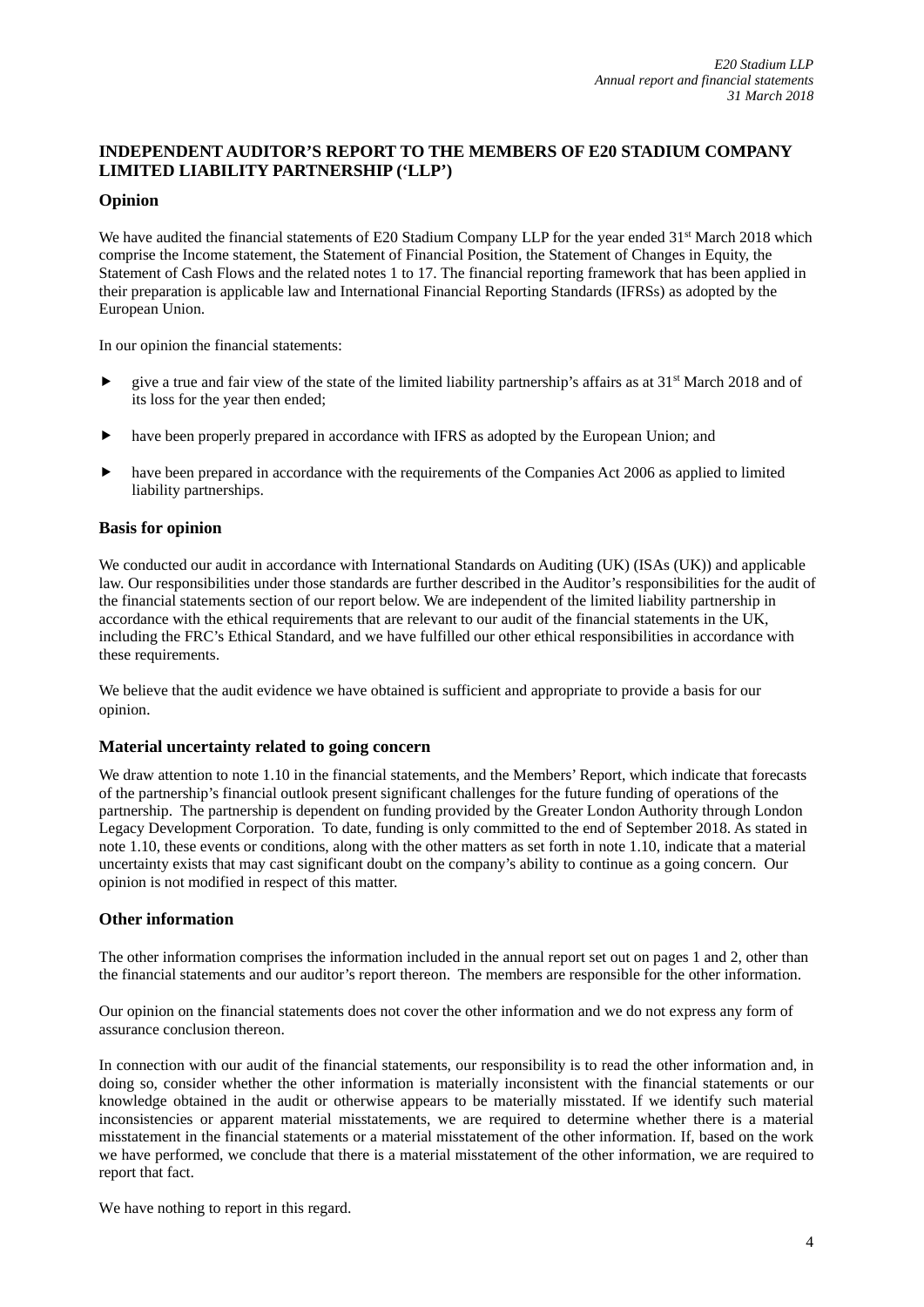# **Matters on which we are required to report by exception**

We have nothing to report in respect of the following matters in relation to which the Companies Act 2006 as applied to limited liability partnerships requires us to report to you if, in our opinion:

- adequate accounting records have not been kept, or returns adequate for our audit have not been received from branches not visited by us; or
- the financial statements are not in agreement with the accounting records and returns; or
- we have not received all the information and explanations we require for our audit.

### **Responsibilities of members**

As explained more fully in the Members' Responsibilities Statement set out on page 3, the members are responsible for the preparation of the financial statements and for being satisfied that they give a true and fair view, and for such internal control as the members determine is necessary to enable the preparation of financial statements that are free from material misstatement, whether due to fraud or error.

In preparing the financial statements, the members are responsible for assessing the partnership's ability to continue as a going concern, disclosing, as applicable, matters related to going concern and using the going concern basis of accounting unless the members either intend to liquidate the partnership or to cease operations, or have no realistic alternative but to do so.

# **Auditor's responsibilities for the audit of the financial statements**

Our objectives are to obtain reasonable assurance about whether the financial statements as a whole are free from material misstatement, whether due to fraud or error, and to issue an auditor's report that includes our opinion. Reasonable assurance is a high level of assurance, but is not a guarantee that an audit conducted in accordance with ISAs (UK) will always detect a material misstatement when it exists. Misstatements can arise from fraud or error and are considered material if, individually or in the aggregate, they could reasonably be expected to influence the economic decisions of users taken on the basis of these financial statements.

A further description of our responsibilities for the audit of the financial statements is located on the Financial Reporting Council's website at https://www.frc.org.uk/auditorsresponsibilities. This description forms part of our auditor's report.

### **Use of our report**

This report is made solely to the members, as a body, in accordance with Chapter 3 of Part 16 of the Companies Act 2006 as applied to Limited Liability Partnerships. Our audit work has been undertaken so that we might state to the members those matters we are required to state to them in an auditor's report and for no other purpose. To the fullest extent permitted by law, we do not accept or assume responsibility to anyone other than the limited liability partnership and the limited liability partnership's members as a body, for our audit work, for this report, or for the opinions we have formed.

Karl Havers (Senior statutory auditor) for and on behalf of Ernst & Young LLP, Statutory Auditor London 30 July 2018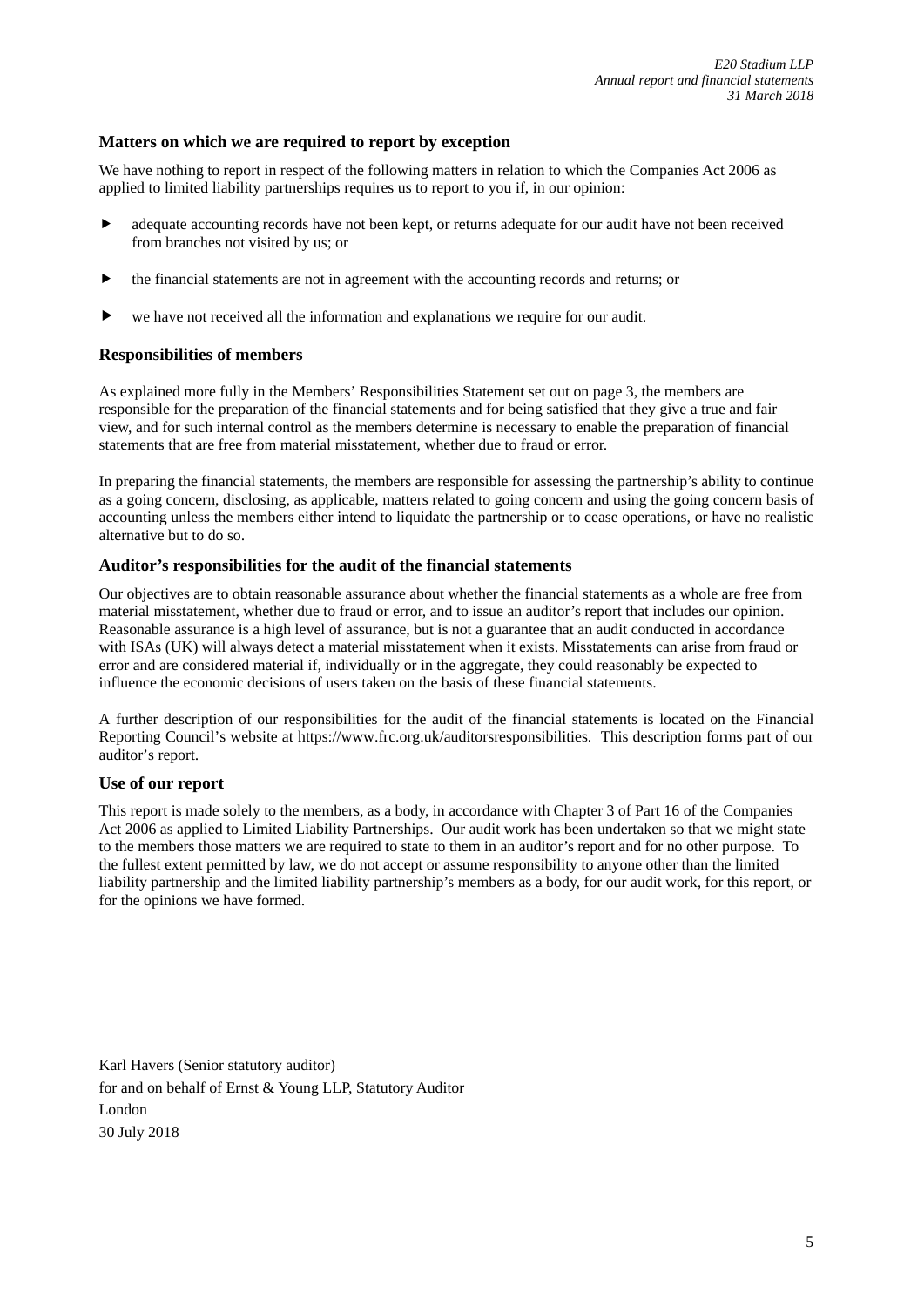Notes:

- 1. The maintenance and integrity of the London Legacy Development Corporation web site is the responsibility of the Authority; the work carried out by the auditors does not involve consideration of these matters and, accordingly, the auditors accept no responsibility for any changes that may have occurred to the financial statements since they were initially presented on the web site.
- *2.* Legislation in the United Kingdom governing the preparation and dissemination of financial statements may differ from legislation in other jurisdictions.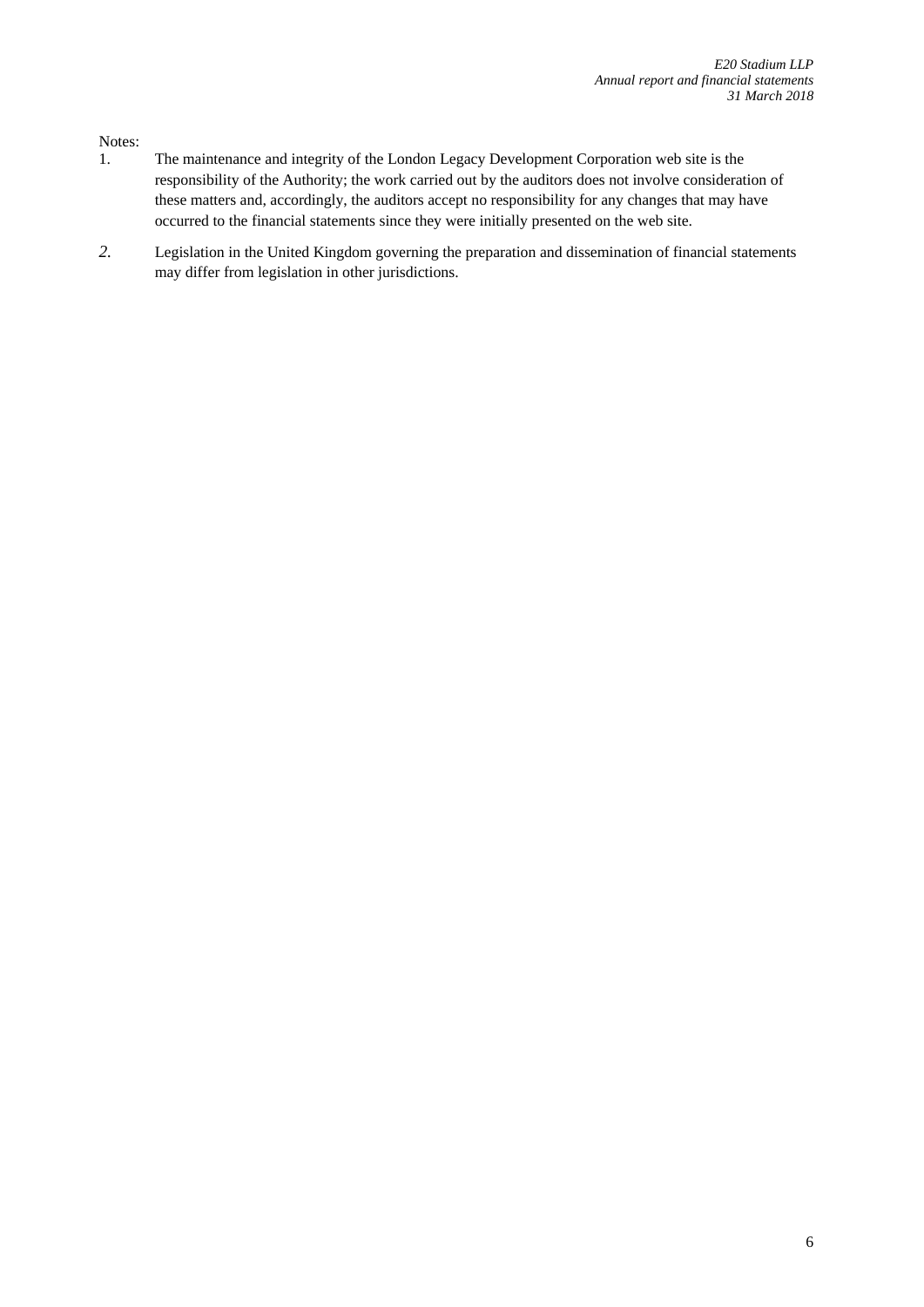# **Income statement**

*for the year ended 31 March 2018* 

|                                                                 | <b>Note</b> | 2018          | 2017          |
|-----------------------------------------------------------------|-------------|---------------|---------------|
|                                                                 |             | $\pounds 000$ | $\pounds 000$ |
| Revenue                                                         | 2           | 9,582         | 5,861         |
| Cost of sales                                                   | 3           | (21, 384)     | (10,614)      |
|                                                                 |             | (11, 803)     | (4,754)       |
| Other operating expenses                                        | 3           | (8,003)       | (205, 206)    |
| Depreciation and impairment                                     | 3           | (2,950)       | (58, 285)     |
| <b>Operating loss</b>                                           |             | (22,756)      | (268, 245)    |
| Loss for the financial year - attributable to members           |             | (22,756)      | (268, 245)    |
| Total comprehensive loss for the year - attributable to members |             | (22,756)      | (268, 245)    |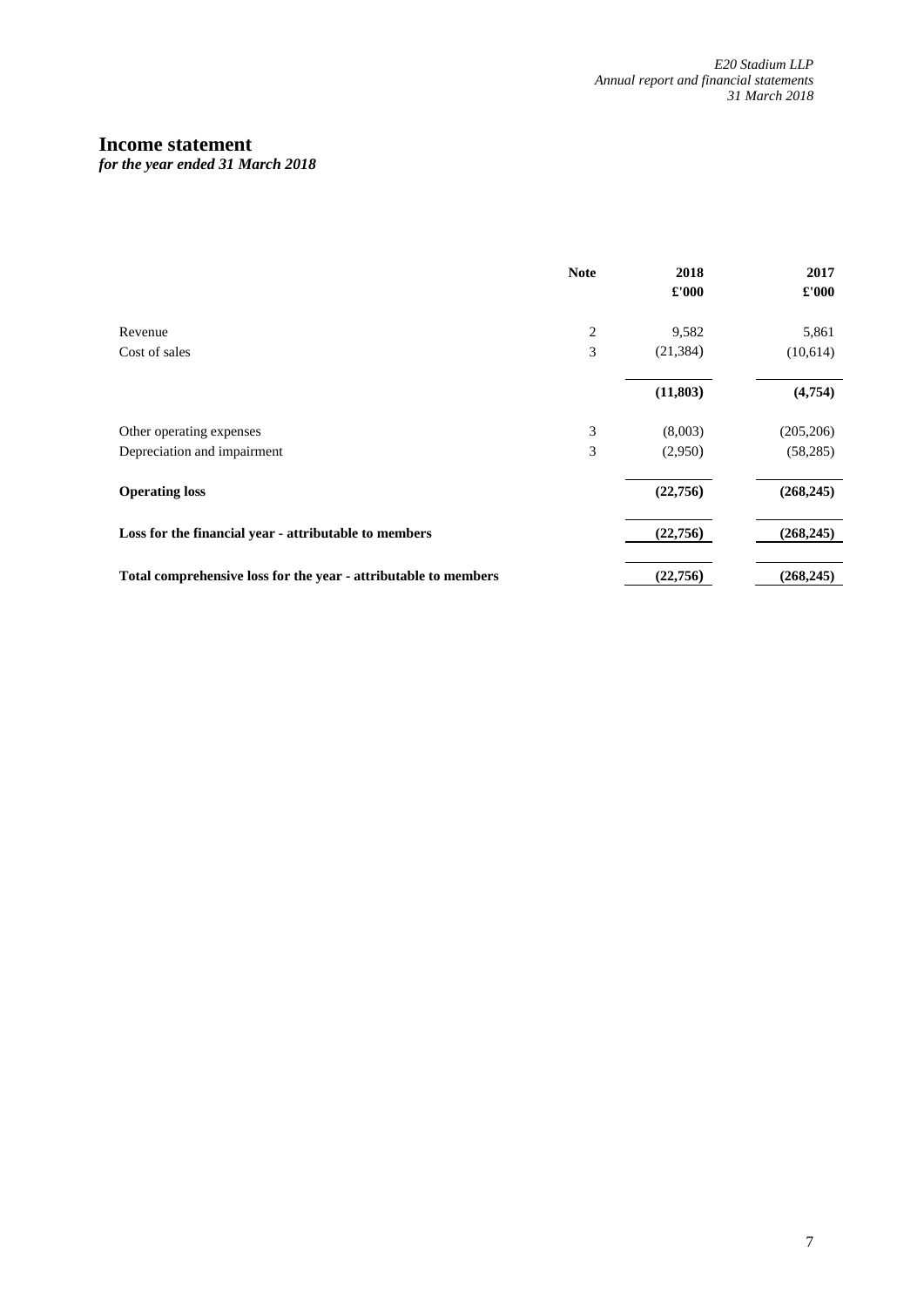# **Statement of financial position**

*for the year ended 31 March 2018* 

| <b>Assets</b>                             |   | <b>Note</b>    | 2018<br>£'000 | 2017<br>£'000 |
|-------------------------------------------|---|----------------|---------------|---------------|
| Non-current assets                        |   |                |               |               |
| Property, plant and equipment             |   | $\overline{4}$ |               |               |
|                                           |   |                |               |               |
| <b>Current assets</b>                     |   |                |               |               |
| Trade and other receivables               |   | 5              | 2,601         | 1,503         |
| Cash and cash equivalents                 |   | 6              | 2,017         | 2,808         |
|                                           |   |                | 4,618         | 4,311         |
| <b>Total assets</b>                       |   |                | 4,618         | 4,311         |
| <b>Equity and liabilities</b>             |   |                |               |               |
| Equity attributable to members, as owners |   |                |               |               |
| Individual members' capital               |   | 8              |               |               |
| Other reserves classified as equity       |   |                | (230, 223)    | (214, 964)    |
| <b>Total equity</b>                       |   |                | (230, 223)    | (214,964)     |
| <b>Liabilities</b>                        |   |                |               |               |
| <b>Current liabilities</b>                |   |                |               |               |
| Trade and other payables                  |   | 7              | 1,904         | 3,114         |
| Provisions                                |   | 15             | 16,957        | 19,763        |
| Deferred income                           |   | 7              | 14,797        | 14,906        |
| Amounts due to members                    |   | 8              | 1,297         | 705           |
|                                           |   |                | 34,956        | 38,488        |
| <b>Non-current liabilities</b>            |   |                |               |               |
| Provisions                                |   | 15             | 185,436       | 180,787       |
| Long Term Borrowings                      | 8 |                | 14,449        |               |
|                                           |   |                | 199,885       | 180,787       |
| <b>Total liabilities</b>                  |   |                | 234,841       | 219,274       |
| <b>Total equity and liabilities</b>       |   |                | 4,618         | 4,311         |
| <b>Total members' interests</b>           |   |                |               |               |
| Individual members' capital               |   |                |               |               |
| Other reserves classified as equity       |   |                | (230, 223)    | (214, 964)    |
|                                           |   |                | (230, 223)    | (214,964)     |
| Amounts due to members                    |   | 12             | 1,297         | 705           |
|                                           |   |                | (228, 925)    | (214, 258)    |

**Nicky Dunn** *Chair* Date: 27 July 2018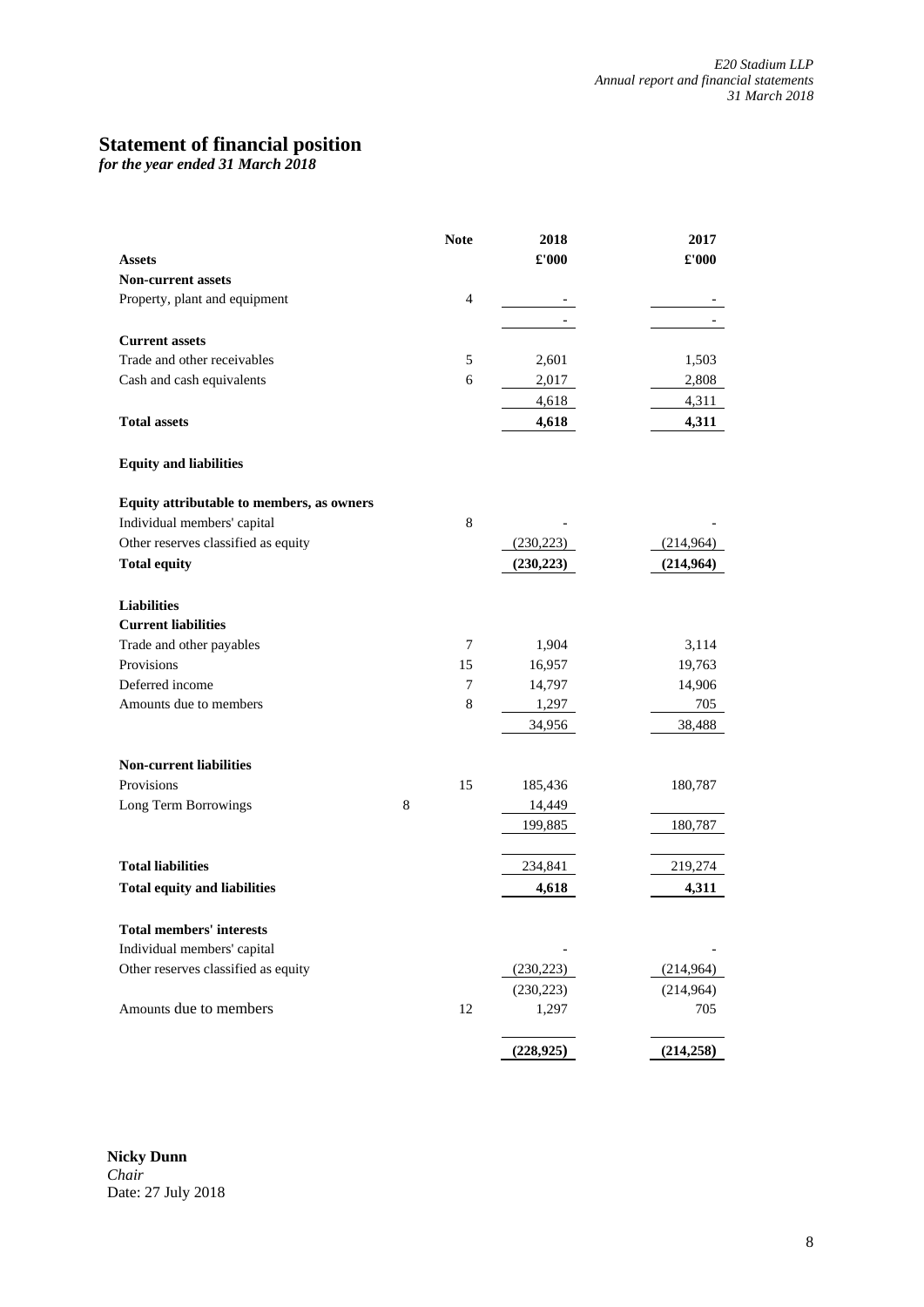# **Statement of changes in equity**

*for the year ended 31 March 2018* 

| <b>Balance at 1 April 2016</b>                                                                                       | <b>Note</b> | <b>Individual</b><br>members'<br>capital<br>£'000<br>261,313 | Members'<br>other<br>reserves<br>£'000<br>(254, 835) |
|----------------------------------------------------------------------------------------------------------------------|-------------|--------------------------------------------------------------|------------------------------------------------------|
| Capital introduced by members                                                                                        |             | 46,804                                                       |                                                      |
| Profits/(losses) for the financial year 2016<br>Members interest after allocation of profit/(losses) for the<br>year |             | 308,116                                                      | (268, 245)<br>(523,080)                              |
| Profits/(losses) allocated to members during the year<br><b>Balance at 31 March 2017</b>                             |             | (308, 116)                                                   | 308,116<br>(214, 964)                                |
| <b>Balance at 1 April 2017</b>                                                                                       |             |                                                              | (214,964)                                            |
| Capital introduced by members                                                                                        | 8           | 7,497                                                        |                                                      |
| Losses for the financial year 2017                                                                                   |             |                                                              | (22,756)                                             |
| Members interest after allocation of profit/(losses) for the<br>year                                                 |             | 7,497                                                        | (237,720)                                            |
| Profits/(losses) allocated to members during the year                                                                | 8           | (7, 497)                                                     | 7,497                                                |
| <b>Balance at 31 March 2018</b>                                                                                      |             |                                                              | (230, 223)                                           |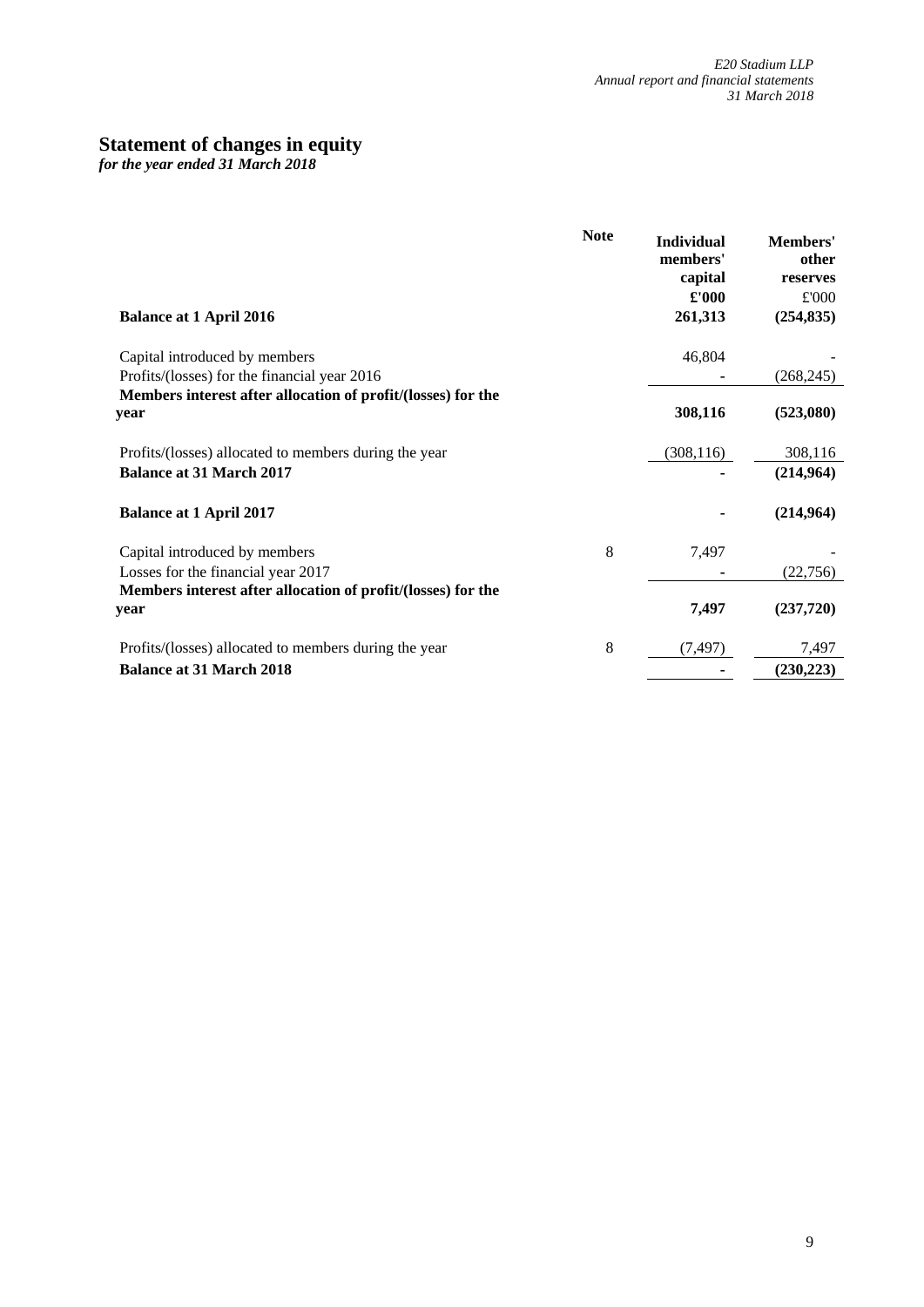# **Statement of cash flows**

*for the year ended 31 March 2018* 

|                                                                         | <b>Note</b>    | 2018<br>£'000 | 2017<br>£'000 |
|-------------------------------------------------------------------------|----------------|---------------|---------------|
| Cash flows from operating activities                                    |                |               |               |
| Loss for the financial year                                             |                | (22,756)      | (268, 245)    |
| Adjustments for                                                         |                |               |               |
| Depreciation and impairment                                             | $\overline{4}$ | 2,950         | 61,542        |
|                                                                         |                | (19, 806)     | (206, 704)    |
| (Increase)/decrease in trade and other receivables                      |                | (1,066)       | 3,318         |
| Increase/(decrease) in trade and other payables                         |                | 1,230         | 202,099       |
| Increase/(decrease) in amounts due to members                           |                | 570           | (663)         |
| <b>Cash generated from operations</b>                                   |                | (19,072)      | (1,949)       |
| Net cash flows from operating activities                                |                | (19,072)      | (1,949)       |
| <b>Cash flows from investing activities</b>                             |                |               |               |
| Acquisition of property, plant and equipment                            | 4              | (2,950)       | (41, 731)     |
| (Increase)/decrease in receivables from investing activities            |                | (32)          | 1,006         |
| Increase/(decrease) in payables from investing activities               |                | (597)         | (10, 596)     |
| Increase/(decrease) in amounts due to members from investing activities |                | 23            | (4,089)       |
| Increase/(decrease) in deferred income and provisions                   |                | (109)         | 13,361        |
| Net cash flows from investing activities                                |                | (3,665)       | (42, 049)     |
| <b>Cash flows from financing activities</b>                             |                |               |               |
| Capital introduced by individual members                                |                | 7,497         | 46,804        |
| Increase/(decrease in borrowing)                                        |                | 14,449        |               |
| Net cash flows from financing activities                                |                | 21,946        | 46,804        |
| Net increase/(decrease) in cash and cash equivalents                    |                | (791)         | 2,806         |
| Cash and cash equivalents at the beginning of the year                  | 6              | 2,808         | 2             |
| Cash and cash equivalents at the end of the year                        |                | 2,017         | 2,808         |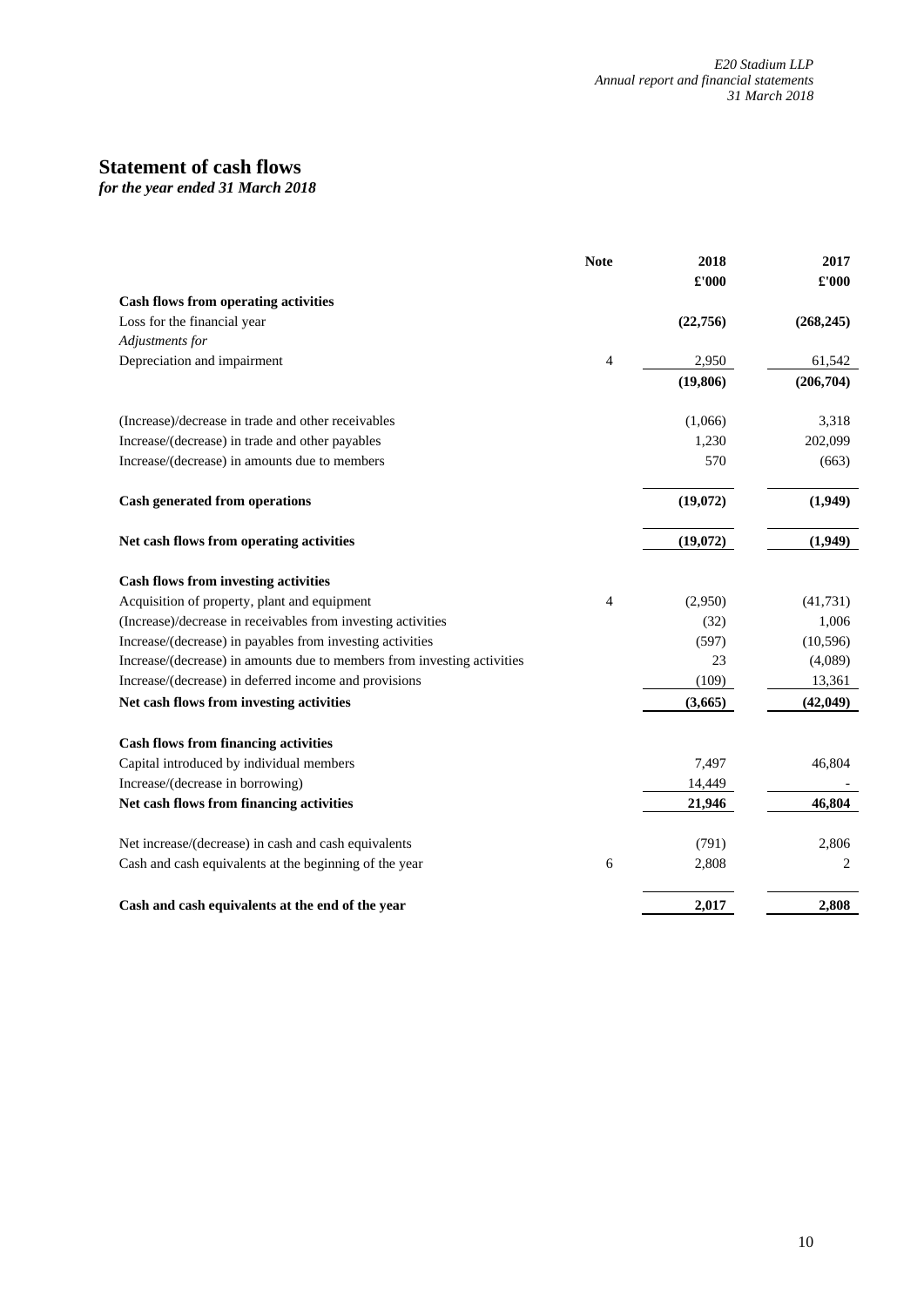# **Notes**

*(forming part of the financial statements)* 

# **1 Accounting policies**

E20 Stadium LLP (the "partnership") is a partnership incorporated and domiciled in the UK.

The partnership financial statements have been prepared and approved by the directors in accordance with International Financial Reporting Standards as adopted by the EU ("Adopted IFRSs").

Judgements made by the directors, in the application of these accounting policies that have significant effect on the financial statements and estimates with a significant risk of material adjustment in the next year are discussed in note 13.

# *1.1 Measurement convention*

The financial statements are prepared on the historical cost basis except that the property, plant and equipment are stated at their fair value.

# *1.2 Property, plant and equipment*

Property, plant and equipment are stated at fair value.

Property, plant and equipment are measured initially at cost, including transaction costs, and subsequently measured at fair value with any change therein recognised in profit or loss.

An external, independent valuer, having an appropriate recognised professional qualification, values the property, plant and equipment every year.

Where parts of an item of property, plant and equipment have different useful lives, they are accounted for as separate items of property, plant and equipment.

Property, plant and equipment are classified as Assets under Construction during the course of construction.

Depreciation is not being charged on the Stadium asset whilst it is revalued on an annual basis.

# *1.3 Expenses*

### *Operating lease payments*

Leases in which the partnership does not assume substantially all the risks and rewards of ownership of the leased asset are classified as operating leases. Where land and buildings are held under leases the accounting treatment of the land is considered separately from that of the buildings.

Payments made under operating leases are recognised in the income statement on a straight-line basis over the term of the lease. Lease incentives received are recognised in the income statement as an integral part of the total lease expense.

### *1.4 Revenues*

Revenues associated with the construction or the acquisition of property, plant and equipment to provide customers with separately identifiable services are recognised in accordance with IFRIC 18 by reference to the stage of completion of the transaction when the outcome can be estimated reliably.

Revenues generated from the organisation of events are recorded as deferred income until the event occurs.

Revenues from the Stadium operator are recognised at the point the partnership becomes contractually obliged to those revenues.

Revenues generated from other sources (such as recharges) are recognised when it is probable that future economic benefits will flow to the entity and these benefits can be measured reliably.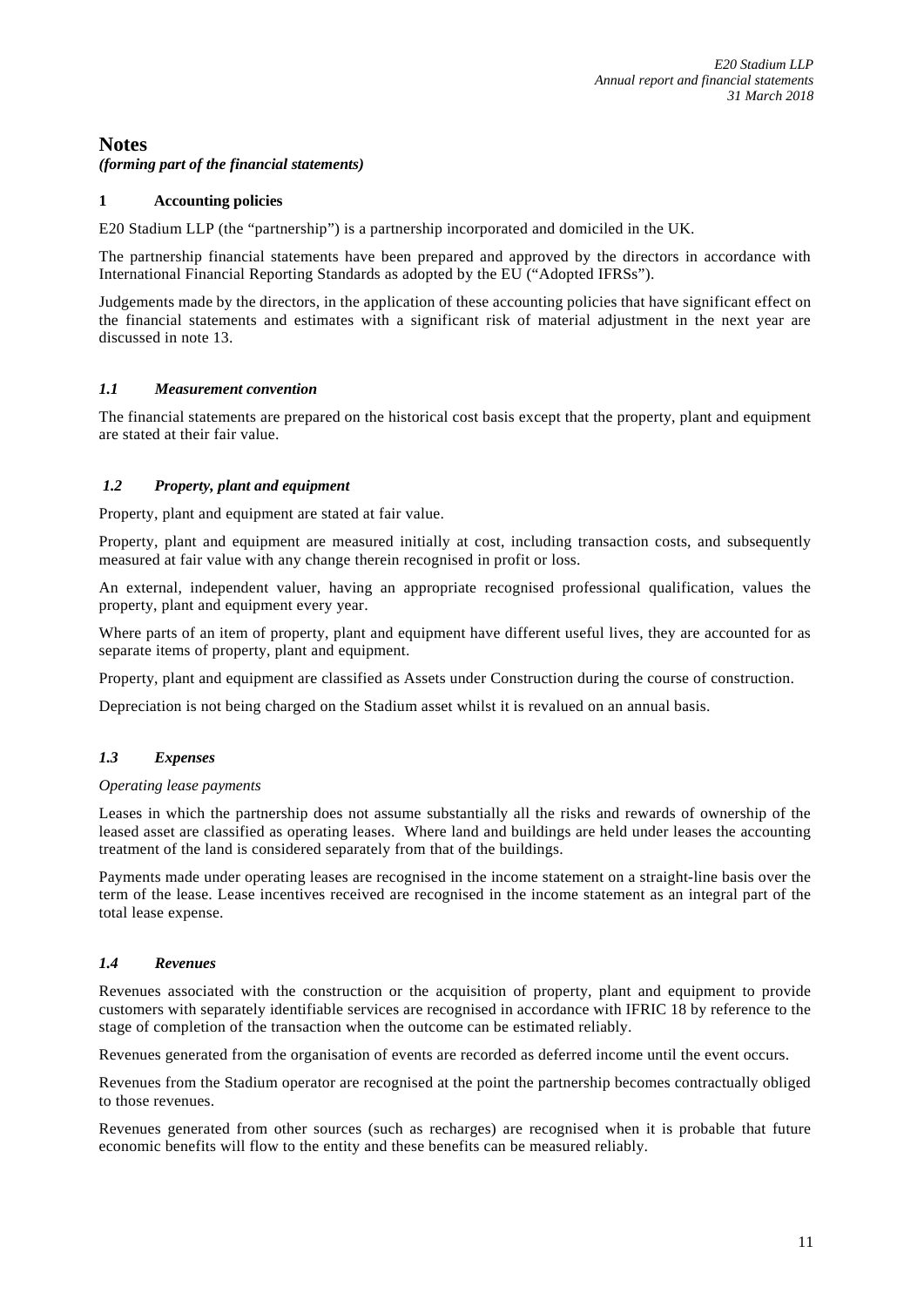# *1.5 Taxation*

Taxation on all partnership profits is solely the liability of members. Consequently, neither taxation nor related deferred taxation arising in respect of the partnership are accounted for in these financial statements.

# *1.6 Financial instruments*

### *Trade and other receivables*

Trade and other receivables due in less than 12 months are recognised at their nominal amount less impairment losses. Subsequent to initial recognition, trade and other receivables are valued at amortised cost less impairment losses.

### *Cash and cash equivalent*

The cash and cash equivalents are stated at their nominal values, as this approximates to amortised cost.

# *Trade and other payables*

Trade and other payables are initially recognised at fair value, based upon the nominal amount outstanding. Subsequent to initial recognition, they are recorded at amortised cost.

# *1.7 Provisions*

A provision is recognised when the partnership has a present legal or constructive obligation as a result of a past event and it is probable that an outflow of economic benefits will be required to settle its obligation. If the effect is material, provisions are determined by discounting the expected future cash flows at pre-tax rate that reflects current market assessments of the time value of money.

A provision is also recognised when the partnership is deemed to have a contract that is onerous as defined by IAS 37.

# *1.8 Allocations of profit or loss*

The allocation of losses to those who were members of the partnership during the financial year occurs at the discretion of the Board. Unallocated profits or losses are shown in equity as "Other reserves".

### *1.9 Members' contributions*

Contributions made by members of the partnership are recognised in the accounts at the point a sales invoice is presented for payment or cash settlement of the invoice is received, whichever is later.

# *1.10 Going Concern*

The Greater London Authority (GLA), through LLDC, is currently supporting E20 Stadium LLP, and has made no decision not to continue to do so. However, in the absence of agreement by other parties to significant changes to current contractual arrangements it is not prepared currently to undertake to support the partnership for the minimum period of 12 months from the date these financial statements are authorised for issue. The directors expect that it will be possible to either agree the appropriate cashflow funding or show progress in securing such contractual changes and that on this basis further support will be provided by the GLA to allow the LLP to continue to operate as a going concern; the period considered by the Board, in this instance, is 12 months from the date these financial statements are authorised for issue.

For these reasons, the directors have concluded that it is appropriate to prepare the accounts on a going concern basis. However, the need to obtain further support from the GLA constitutes a material uncertainty which casts doubt on the partnership's ability to continue as a going concern.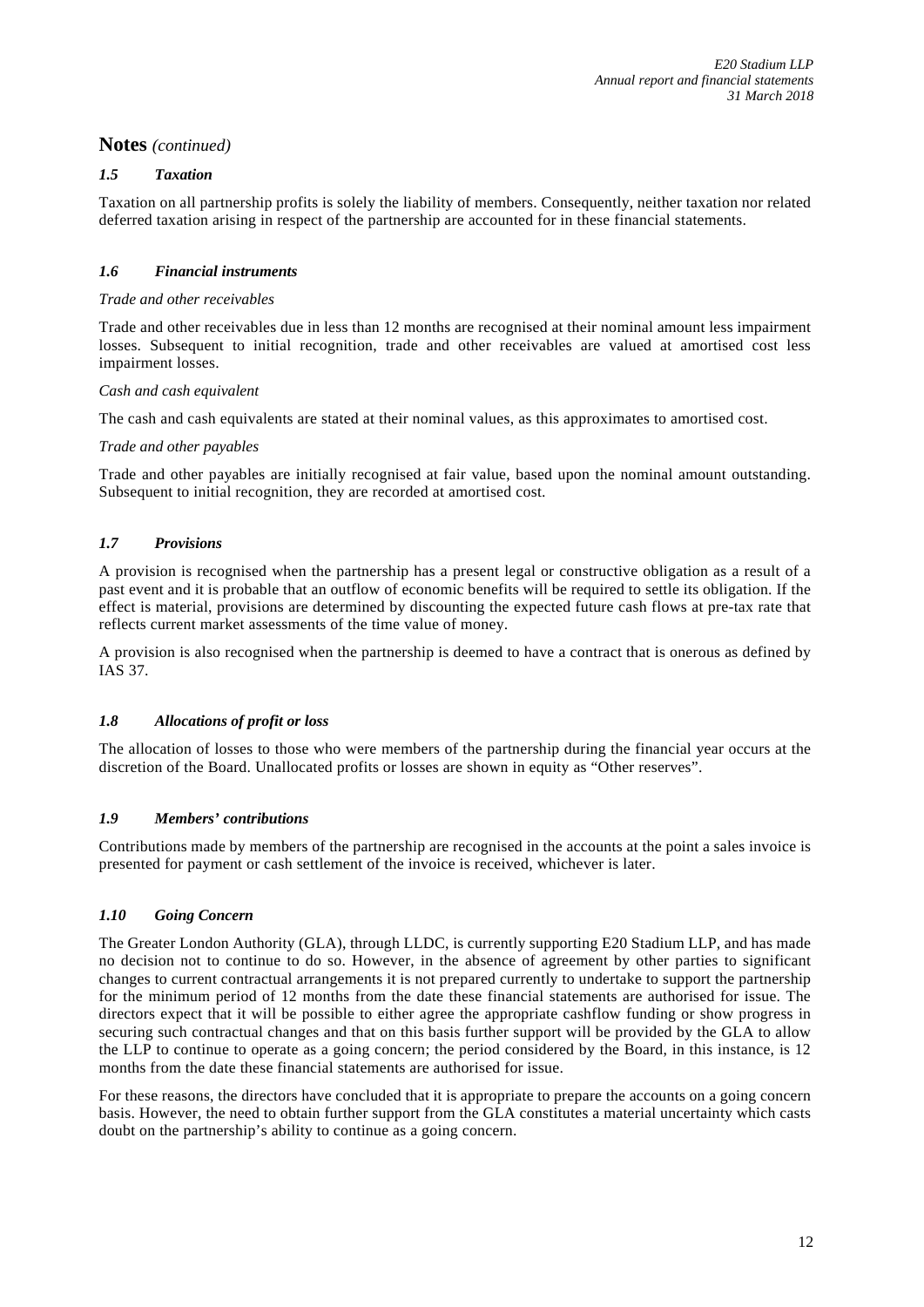### **2 Revenue**

|                                                         | 2018  | 2017  |
|---------------------------------------------------------|-------|-------|
|                                                         | £'000 | £'000 |
| Customer contributions to property, plant and equipment |       | 3,875 |
| Operating income                                        | 5,718 | 1,751 |
| Other recharges                                         | 3,848 | 168   |
| Other                                                   | 16    | 67    |
| Total revenue                                           | 9,582 | 5,861 |

Within operating income is £2.5m in fees received from West Ham United Football Club for their use of the Stadium during the 2017/18 financial year; these fees are subsequently passed on to the Stadium operator, London Stadium 185, by E20 Stadium LLP as reflected within 'cost of sales - other' (see note 3). Also in operating income are net commercial revenues received from London Stadium 185. Other recharges includes income from a settlement with one of the partnership's former suppliers.

Customer contributions to property, plant and equipment in 2016/17 included £3.4m from the London Marathon Trust towards the cost of the Stadium community track.

# **3 Cost of sales, expenses and auditor's remuneration**

|                                                                         | 2018<br>£'000            | 2017<br>$\pounds 000$ |
|-------------------------------------------------------------------------|--------------------------|-----------------------|
| Cost of sales:                                                          |                          |                       |
| - Impairment of customer contributions to property, plant and equipment | $\overline{\phantom{0}}$ | (3,256)               |
| - Other                                                                 | (21, 385)                | (7,360)               |
| Impairment of property, plant and equipment                             | (2,950)                  | (58, 285)             |
| Other operating expenses                                                | (8,003)                  | (205, 206)            |
|                                                                         | (32, 338)                | (274, 106)            |

Cost of sales includes amounts paid to London Stadium 185 for their operator fees and fees received from West Ham United Football Club. In 2017/18, it also includes costs associated with moving the relocatable seating between pitch (football) and athletics mode.

Other operating expenses include professional fees, direct staff costs, general overheads and member recharges and, in 2016/17, the provision for onerous contracts – see note 15 for further information.

| Auditor's remuneration            |               |       |
|-----------------------------------|---------------|-------|
|                                   | 2018          | 2017  |
|                                   | $\pounds 000$ | £'000 |
| Audit of the financial statements | (45)          | (26)  |
|                                   |               |       |
|                                   | (45)          | (26)  |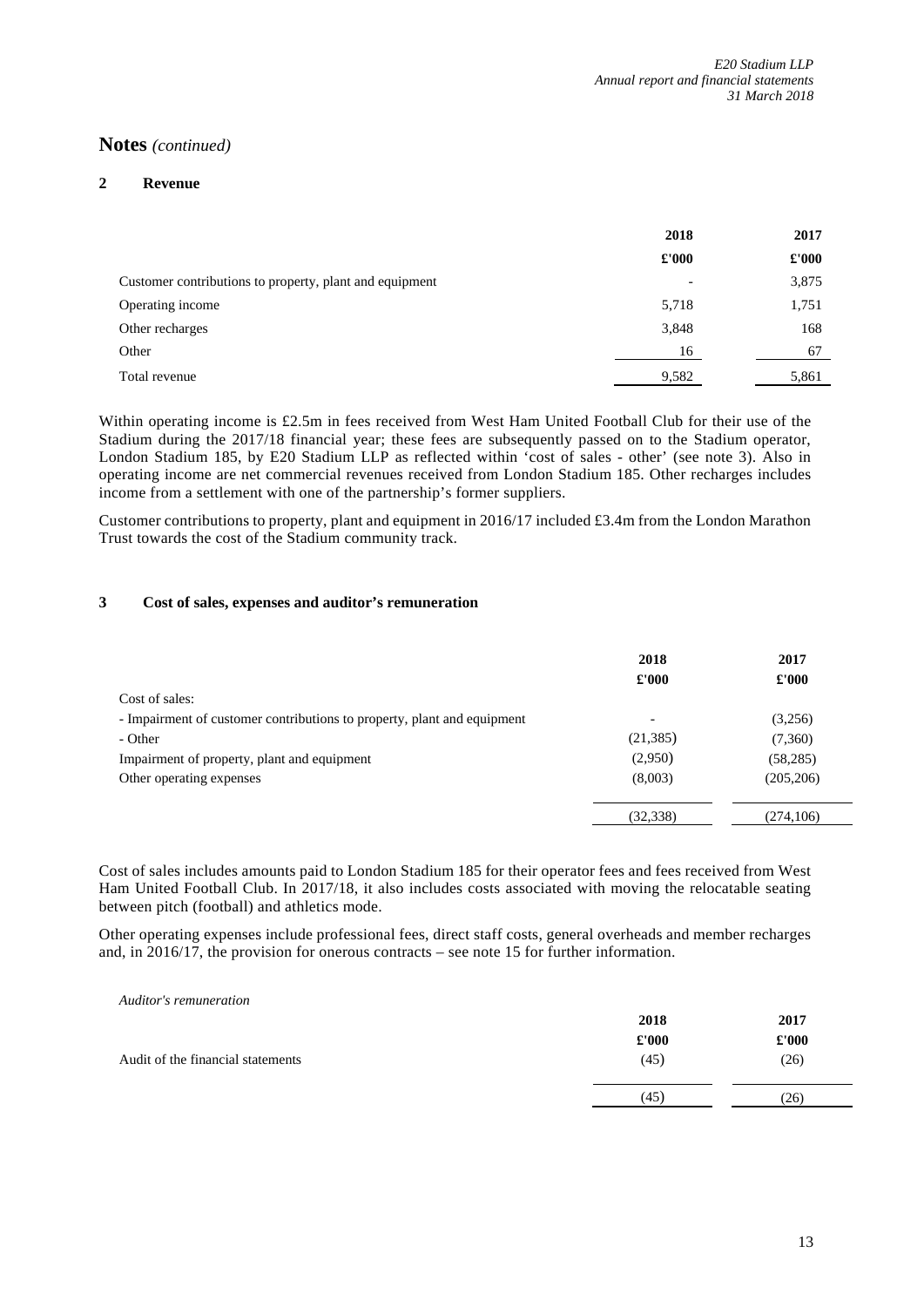# **4 Property, plant and equipment**

|                                     | <b>Assets under</b><br>construction | <b>Stadium</b> | <b>Total</b> |
|-------------------------------------|-------------------------------------|----------------|--------------|
|                                     | £'000                               | £'000          | £'000        |
| Balance at 1 April 2016             | 19,810                              |                | 19,810       |
| <b>Additions</b>                    | 41,732                              |                | 41,732       |
| Reclassification                    | (61, 542)                           | 61,542         | $\Omega$     |
| Net losses in fair value adjustment |                                     | (61, 542)      | (61, 542)    |
| <b>Balance at 31 March 2017</b>     |                                     |                |              |
| Balance at 1 April 2017             |                                     |                |              |
| <b>Additions</b>                    |                                     | 2,950          | 2,950        |
| Net losses in fair value adjustment |                                     | (2,950)        | (2,950)      |
|                                     |                                     |                |              |
| <b>Balance at 31 March 2018</b>     |                                     |                |              |

# *Property, plant and equipment*

A significant milestone in the London Stadium's history was reached in 2016/17 when the works to transform it from its Olympic form to a multi-use arena were completed and the Stadium was handed over to its operator, London Stadium 185, a subsidiary of Vinci Stadium.

The transformation work of the Stadium and other Stadium enhancements were substantially completed by 13 July 2016 under the Balfour Beatty contract. Capital costs have continued to be incurred beyond that date in relation to residual transformation works and other Stadium enhancements.

### *Revaluation*

The fair value of the Stadium was determined by external, independent property valuers (GL Hearn Limited), having appropriate recognised professional qualifications. The independent valuers provide the fair value of the partnership's property, plant and equipment portfolio annually.

The fair value of the Stadium was determined by considering what market value a hypothetical purchaser would be willing to pay. This assessment considered the level of income that the Stadium can generate in excess of operating expenditure, as well as market data of the performance of other European Stadium developments. Accordingly, all of the property, plant and equipment have been categorised as a Level 3 fair value (see Note 9 for definition) based on the inputs to the valuation technique used.

Forecasts of the partnership's financial outlook, particularly in relation to the cost of hosting West Ham and the cost of moving the relocatable seats between pitch (football) and athletics modes, has resulted in the fair value of the Stadium as at 31 March 2018 to be nil (31 March 2017: nil); accordingly, the value of the capital works on the Stadium up to 31 March 2018 are impaired in the partnership's accounts. As the valuation is based upon the partnership's business plan forecasts this carries an element of uncertainty and changes to business plan assumptions could result in a material adjustment to the Stadium's valuation in the coming years.

The loss on change of fair value of £3.0 million (2016/17: £61.5 million) represents the write down of the total capital work of the Stadium to date (including an adjustment to recognise the impact of the change in impairment rate on prior year write-downs). The impairment is recognised in the Income Statement.

Additional information on the assumptions used to revalue the property, plant and equipment can be found in note 13.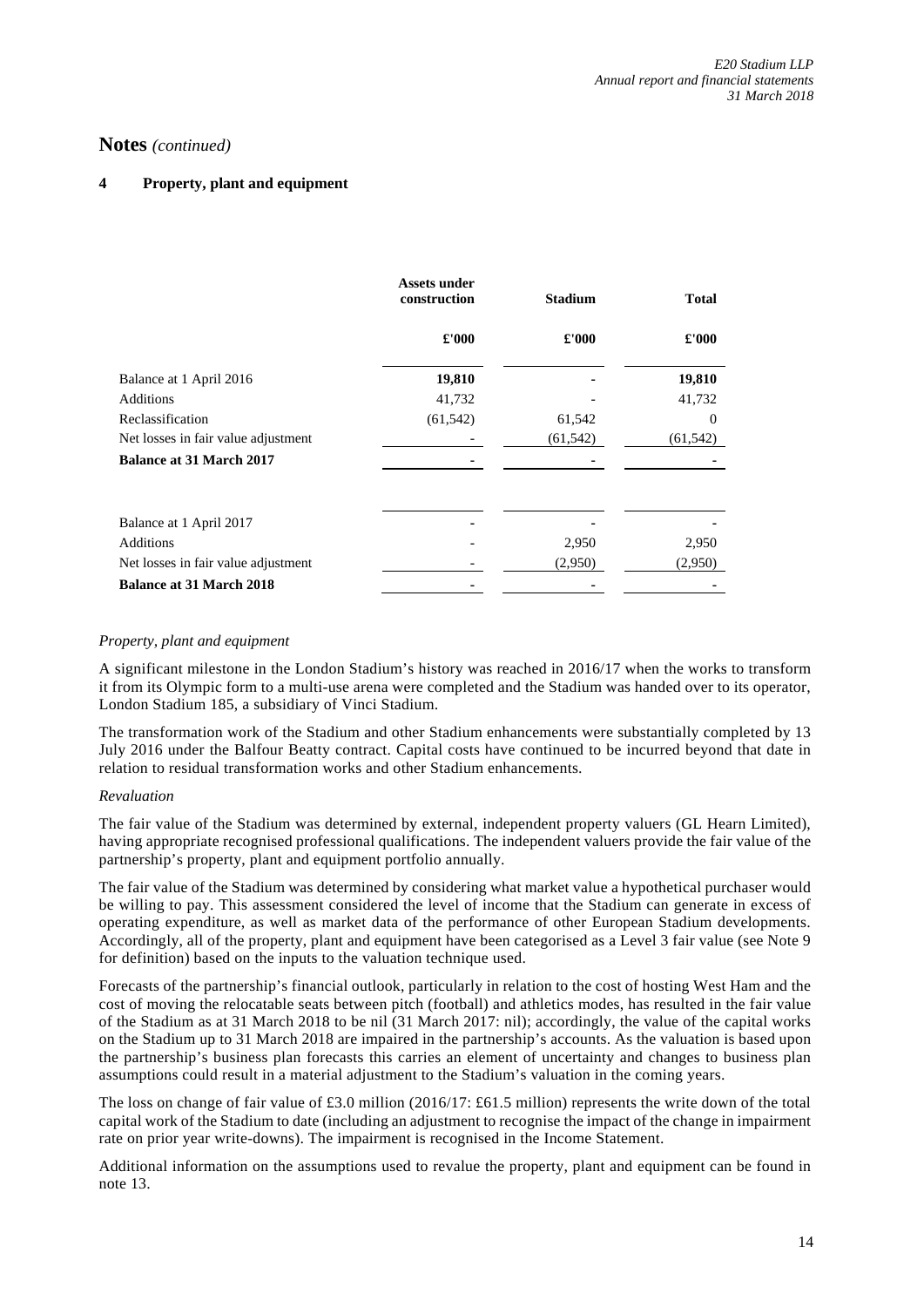# **5 Trade and other receivables**

|                          | 2018  | 2017  |
|--------------------------|-------|-------|
|                          | £'000 | £'000 |
| Stadium lease prepayment | 479   | 484   |
| Trade debtors            | 2,094 | 893   |
| Other debtors            | 27    | 125   |
|                          | 2,601 | 1.502 |

The Stadium lease prepayment is in relation to the rent premium of £0.5 million paid at the inception of the lease of the Stadium. The rent premium will be expensed to the income statement over the term of the lease (102 years) in line with the partnership's accounting policies.

Trade debtors consist mainly of balances owed by London Stadium 195 Limited and West Ham United Football Club.

# **6 Cash and cash equivalents**

|                                                        | 2018<br>£'000 | 2017<br>£'000 |
|--------------------------------------------------------|---------------|---------------|
| Cash held in bank accounts                             | 2.017         | 2,808         |
| Cash and cash equivalents per the cash flow statements | 2.017         | 2,808         |

### **7 Current liabilities**

|                 | 2018   | 2017   |
|-----------------|--------|--------|
|                 | £'000  | £'000  |
| <b>Current</b>  |        |        |
| Trade payables  | 864    | 355    |
| Accruals        | 1,040  | 2,758  |
| Deferred income | 14,797 | 14,906 |
| Provisions      | 16,957 | 19,763 |
|                 | 33,658 | 37,783 |

Deferred income of £14.8 million relates mainly to the one-off usage fee from West Ham United Football Club paid during 2016/17. This will be recognised in the income statement over the lifetime of the concession agreement.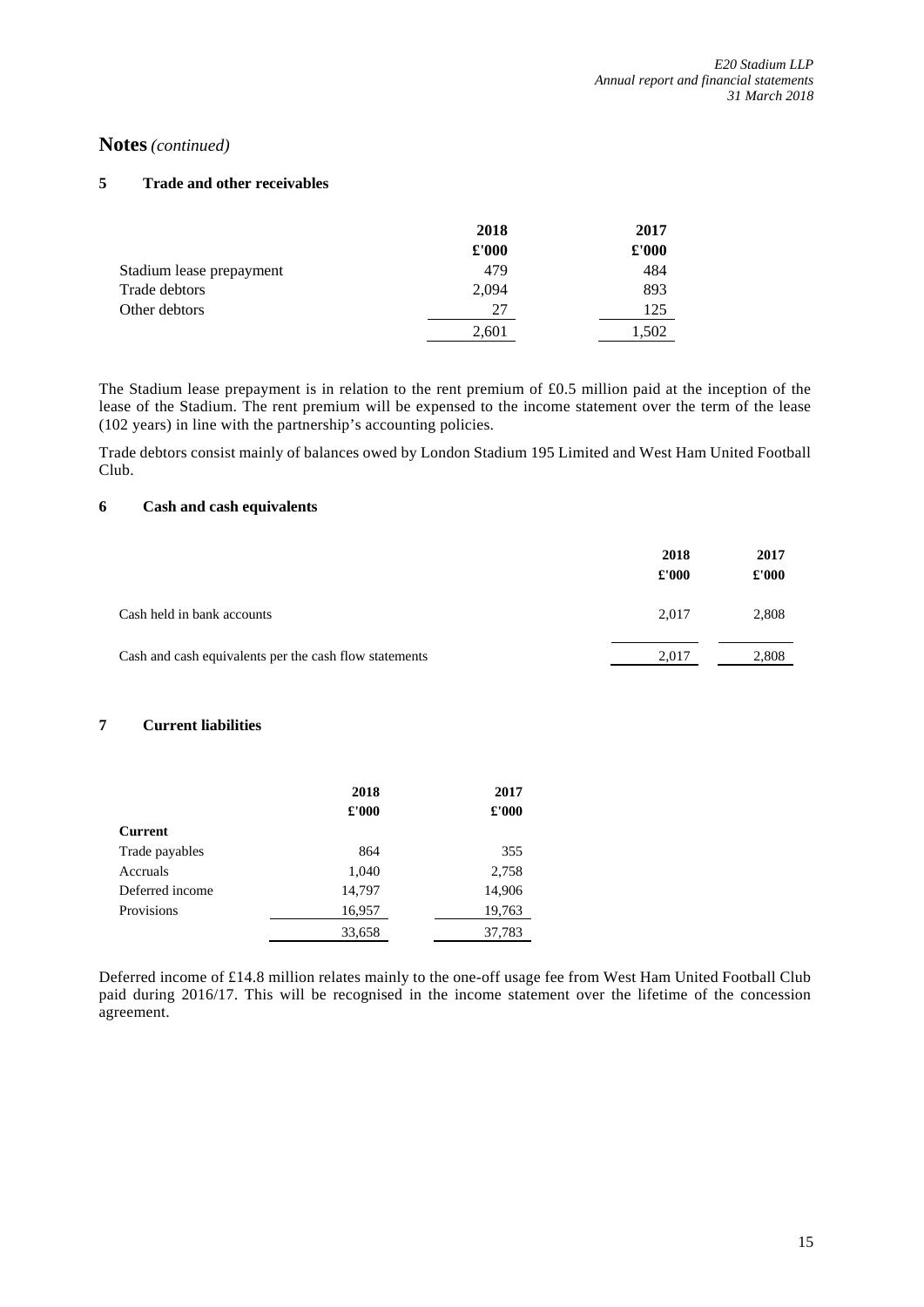### **8 Individual members' capital and other interests**

The partnership is financed mainly by members' capital. The partnership's capital structure is regularly reviewed to ensure it remains relevant for the business. No distribution is made to members that could prevent the partnership meeting its financial requirements.

On 30 November 2017, Newham Legacy Investments Limited retired from the partnership and was replaced by Stratford East London Holdings Limited, a wholly owned subsidiary of LLDC. Newham Legacy Investments Limited did not withdraw any capital contributions upon their retirement; furthermore, no capital contributions were made by Stratford East London Holdings Limited during the year.

|                                                       | £'000      |
|-------------------------------------------------------|------------|
| Balance at 1 April 2016                               | 261,311    |
| Capital introduced by members                         | 61,804     |
| Repayments of capital                                 | (15,000)   |
| Profits/(losses) allocated to members during the year | (308, 116) |
| Balance at 31 March 2017                              |            |
| Balance at 1 April 2017                               |            |
| Capital introduced by members                         | 7.497      |
| Repayments of capital                                 |            |
| Profits/(losses) allocated to members during the year | (7, 497)   |
| <b>Balance at 31 March 2018</b>                       |            |

Amounts due to members are related to recharges of costs from the members in relation to the transformation work or support services.

|                                       | 2018<br>£'000 | 2017<br>£'000 |
|---------------------------------------|---------------|---------------|
| Newham Legacy Investments Limited     |               |               |
| London Legacy Development Corporation | 15.746        | 705           |
| Total amounts due to members          | 15.746        | 705           |

Within the amounts due to London Legacy Development Corporation is £14.4m of loan funding provided by the Corporation during 2017/18 (including accrued interest).

### **9 Financial instruments**

The fair values of all financial assets and financial liabilities together with their carrying amounts shown in the balance sheet are disclosed in the table below. This table analyses financial instruments, into a fair value hierarchy based on the valuation technique used to determine fair value.

- Level 1: quoted prices (unadjusted) in active markets for identical assets or liabilities
- Level 2: inputs other than quoted prices included within Level 1 that are observable for the asset or liability, either directly (i.e., as prices) or indirectly (i.e., derived from prices)
- Level 3: inputs for the asset or liability that are not based on observable market data (unobservable input).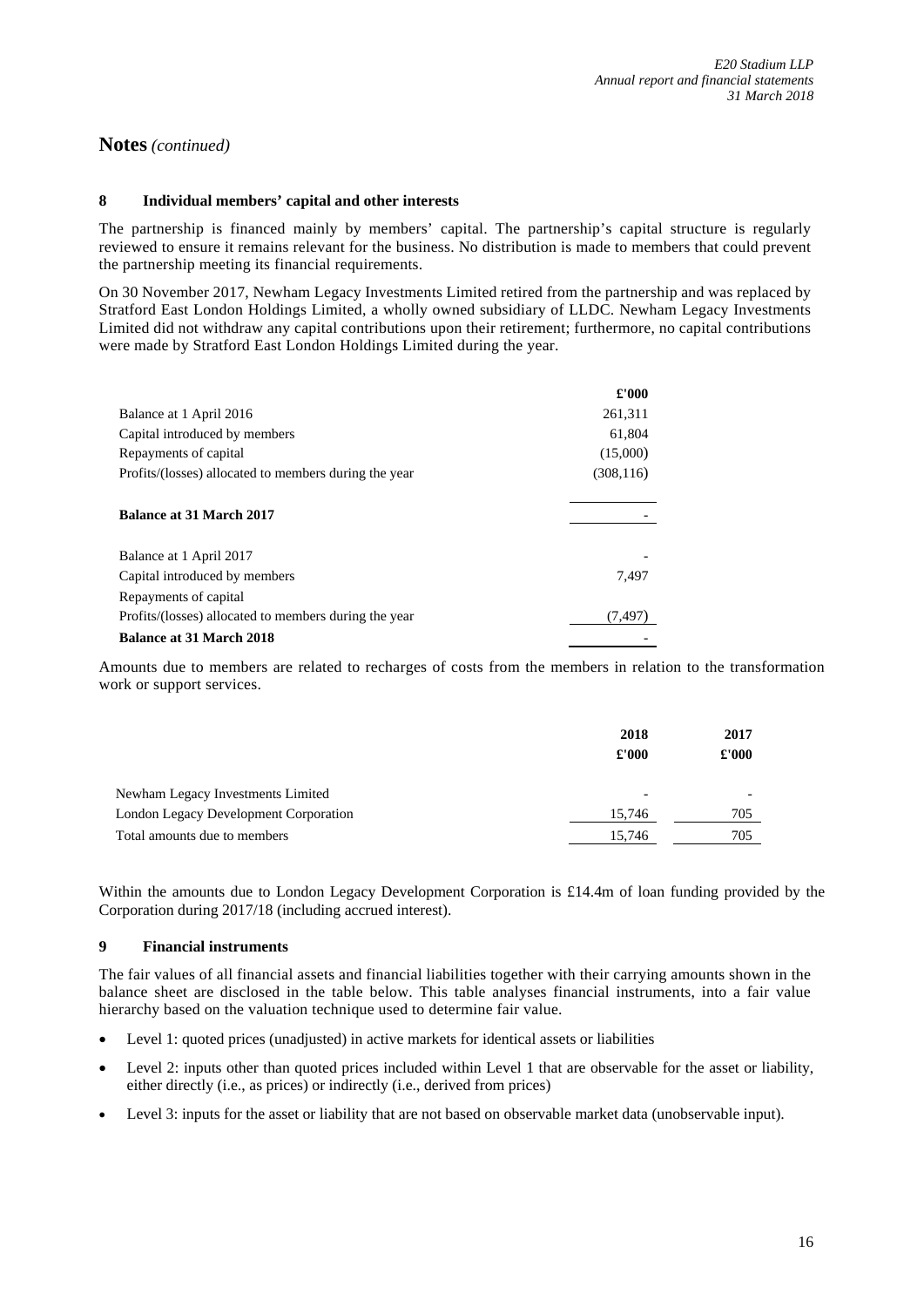### *9* **Financial instruments** *(continued)*

| 31 March 2018                |             | <b>Carrying amount</b> |              | <b>Fair Value</b> |              |
|------------------------------|-------------|------------------------|--------------|-------------------|--------------|
|                              |             | £'000                  |              | £'000             |              |
|                              |             | <b>Loans</b> and       |              |                   |              |
|                              | <b>Note</b> | receivables            | <b>Total</b> | Level 3           | <b>Total</b> |
| <b>Financial assets</b>      |             |                        |              |                   |              |
| Trade and other receivables  | 5           | 2,094                  | 2,094        | 2.094             | 2,094        |
| Cash and cash equivalents    | 6           | 2,017                  | 2,017        | 2,017             | 2,017        |
|                              |             | 4,111                  | 4,111        | 4,111             | 4,111        |
| <b>Financial Liabilities</b> |             |                        |              |                   |              |
|                              |             |                        | 14,97        |                   | 14,97        |
| Trade and other payables     |             | 14.972                 |              | 14,972            |              |
|                              |             |                        | 14.97        |                   | 14,97        |
|                              |             | 14,972                 | 2            | 14,972            | 2            |

| 31 March 2017                |             | <b>Carrying amount</b> |       | <b>Fair Value</b> |       |
|------------------------------|-------------|------------------------|-------|-------------------|-------|
|                              |             | £'000                  |       | £'000             |       |
|                              |             | <b>Loans</b> and       |       |                   |       |
|                              | <b>Note</b> | receivables            | Total | Level 3           | Total |
| <b>Financial assets</b>      |             |                        |       |                   |       |
| Trade and other receivables  | 5           | 893                    | 893   | 893               | 893   |
| Cash and cash equivalents    | 6           | 2,808                  | 2,808 | 2,808             | 2,808 |
|                              |             | 3,701                  | 3,701 | 3,701             | 3,701 |
| <b>Financial Liabilities</b> |             |                        |       |                   |       |
| Trade and other payables     |             | 14                     | 14    | 14                | 14    |
|                              |             | 14                     | 14    | 14                | 14    |

Where an instrument will mature in the next 12 months, the carrying amount is assumed to approximate to fair value. Hence, short-term debtors and creditors are carried at cost as this is a fair approximation of their value.

### *Credit risk*

### *Financial risk management*

Credit risk is the risk of financial loss to the partnership if a customer or counterparty to a financial instrument fails to meet its contractual obligations, and arises principally from the partnership's receivables from customers.

As the partnership has not yet started its trading activity, it had no credit risk exposure during the financial year.

# *Liquidity risk*

### *Financial risk management*

Liquidity risk is the risk that the partnership will not be able to meet its financial obligations as they fall due.

The partnership is reliant on committed funding from its members to meet the anticipated needs of the Partnership for the period covered by the Partnership's budget.

The partnership forecasts on a regular basis the expected cash flows that will occur on a weekly and monthly basis to calculate the level of funding that will be required in a short or medium term.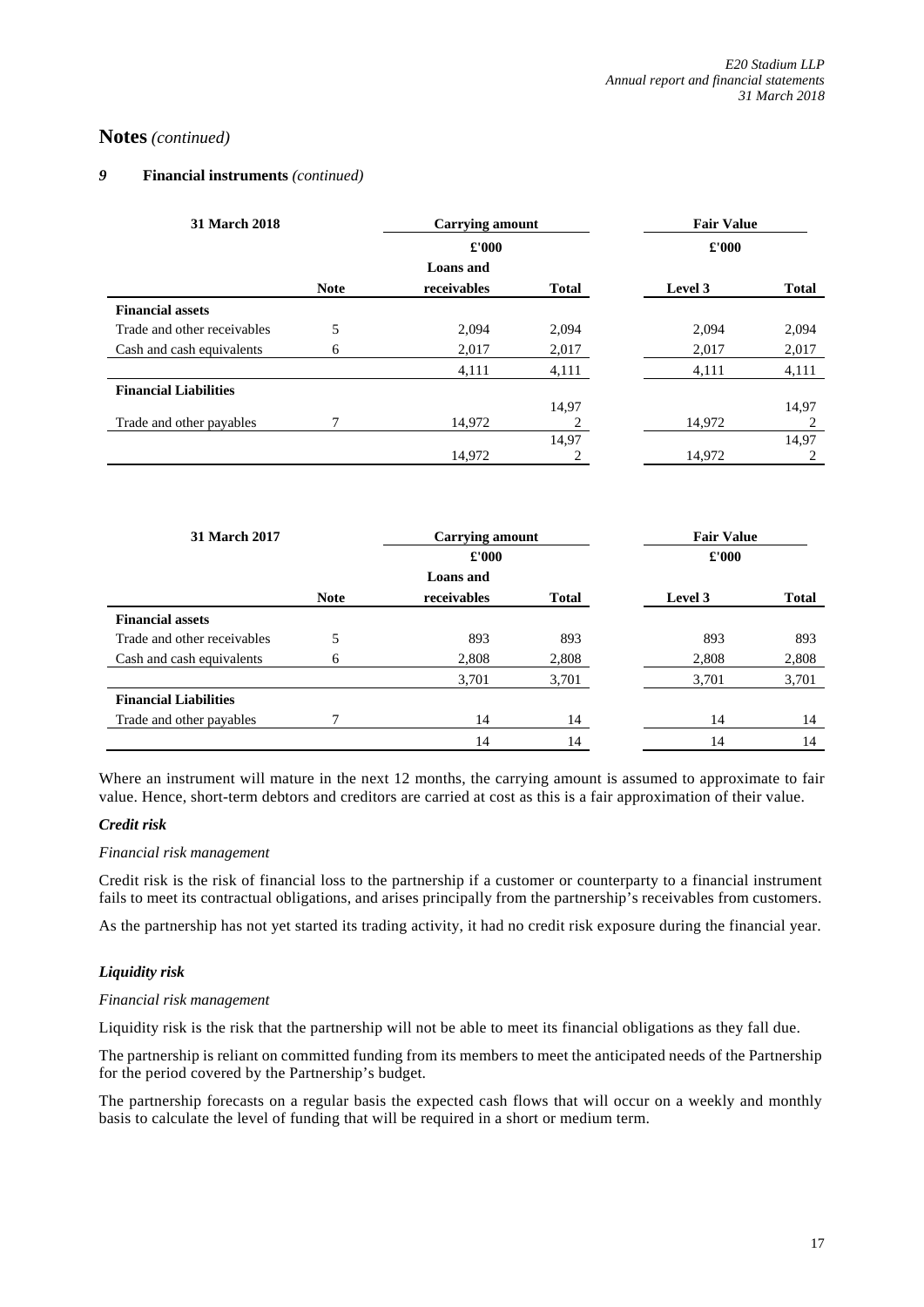# **Financial instruments** *(continued)*

# *Market risk*

# *Financial risk management*

The partnership has limited exposure to market risk. The partnership is not exposed to currency fluctuation risk or commodity risk as a result of its operations. The partnership has no exposure to market risk for changes in interest rates as it has no external borrowing.

# **10 Operating leases**

The partnership has a lease with London Legacy Development Corporation for the Stadium Island site, which includes the Stadium, up to 1 September 2115. Land and buildings have been considered separately for lease classification. The minimum lease payments have been considered to be mostly attached to the land element. For the land element, the partnership does not substantially assume all the risks and rewards of ownership of the leased asset and as such, the land is classified as operating lease. The building element is assumed to transfer substantially all the risks and rewards and is classified as a finance lease. The partnership has paid an upfront payment of £0.5 million which is recognised in the income statement on straight line basis over the term of the lease. The annual rent is a peppercorn and therefore the partnership has no further non-cancellable operating lease rentals obligation in respect of this lease.

During the year £4,900 was recognised as an expense in the income statement in respect of operating lease costs.

# **11 Commitments**

# *Capital commitments*

[At the year ended 31 March 2017, the partnership had commitments to pay of £0.7 million (2016/17: £0.7 million). These commitments are expected to be settled in the financial year 2017/18.]

# **12 Related parties**

### *Other related party transactions*

In December 2013, the partnership entered into an agreement with London Legacy Development Corporation for the lease of the Stadium (see note 10 for more information).

The cost of the Stadium transformation scope (as defined by the Members' agreement) and other enhancements were funded mainly by the partnership members.

Under the previous Membership Agreement<sup>1</sup>, Newham Legacy Investments Limited financed £40 million of the transformation cost. Other third parties, including the London Marathon Trust, contributed £19.0 million, and the London Legacy Development Corporation funded the balance backed by the Greater London Authority, and including agreed contributions of funding from central government.

Both LLDC and Newham Legacy Investments Limited have also provided funding during 2017/18 towards the partnership's working capital requirements. London Legacy Development Corporation also provided £14.0m of loan funding to the partnership during 2017/18 (balance as at 31 March 2018 is £14.4m including accrued interest).

1

<sup>1</sup> Ended 30 November 2017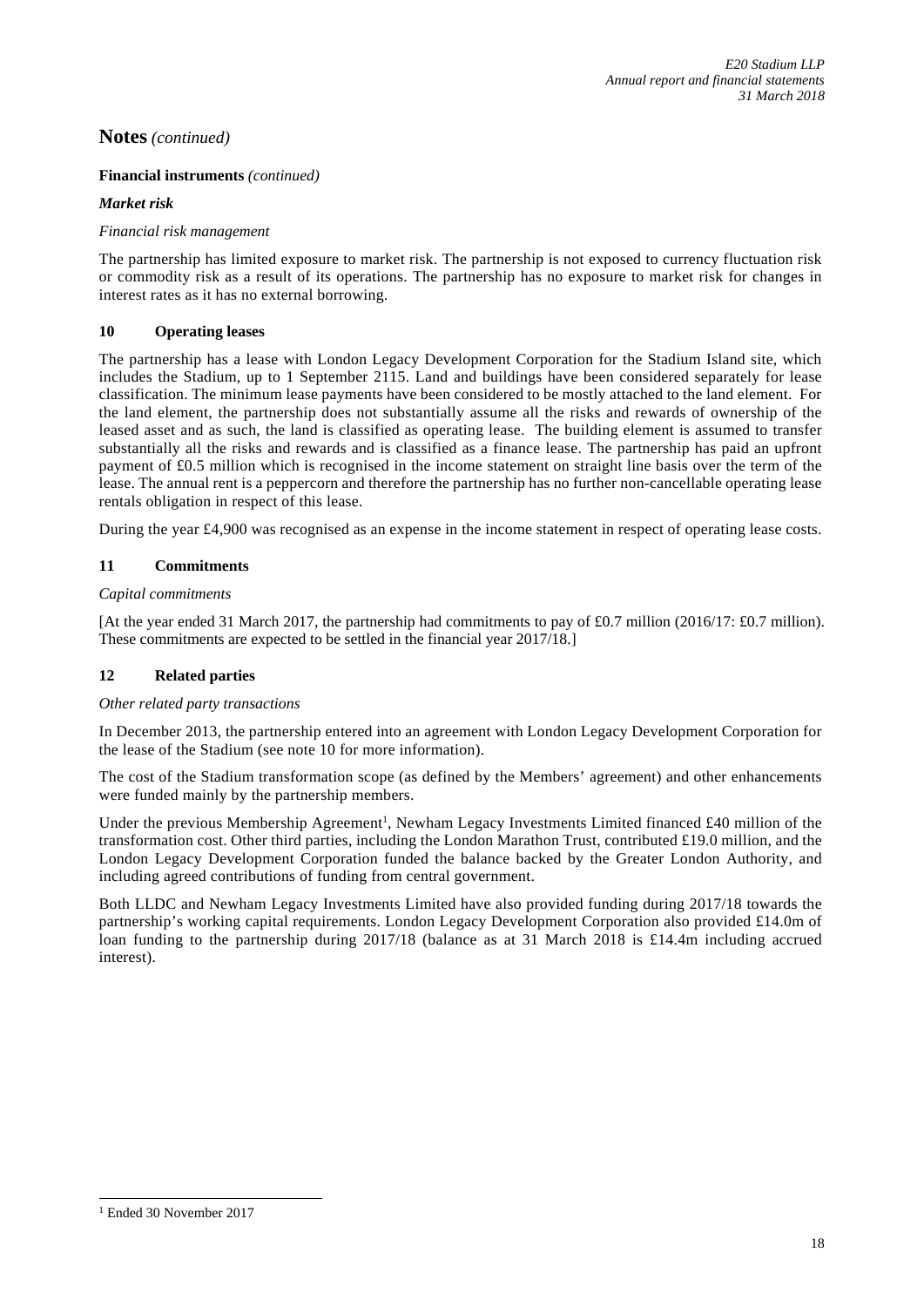# **Related parties** *(continued)*

Other transactions with the members are presented as follows:

| Members | Capitalised cost 2018<br>£'000         | <b>Expense cost 2018</b><br>$\pounds 000$<br>2,979 |
|---------|----------------------------------------|----------------------------------------------------|
|         | ۰                                      | 2,979                                              |
|         | <b>Receivables outstanding</b><br>2018 | <b>Payables outstanding</b><br>2018                |
|         | £'000                                  | £'000                                              |
| Members | 32<br>32                               | 15,746<br>15,746                                   |
|         |                                        |                                                    |
|         | Capitalised cost 2017<br>£'000         | <b>Expense cost 2017</b><br>$\pounds 000$          |

|         | x vvv                                  | x vvv                               |
|---------|----------------------------------------|-------------------------------------|
| Members |                                        | 649                                 |
|         |                                        | 649                                 |
|         | <b>Receivables outstanding</b><br>2017 | <b>Payables outstanding</b><br>2017 |
|         | £'000                                  | $\pounds 000$                       |
| Members |                                        | (1)                                 |
|         |                                        | (1)                                 |

### **13 Accounting estimates and judgement**

The partnership prepares its consolidated financial statements in accordance with EU-adopted IFRSs, which require management to make judgements, estimates and assumptions which affect the application of the accounting policies, and the reported amounts of assets, liabilities, income and expenses. Actual results may differ from these estimates. The estimates and assumptions are reviewed on an ongoing basis. Revisions to accounting estimates are recognised in the period in which the estimates change and in any future periods.

The following area is considered to involve a significant degree of judgement or estimation:

### **Revaluation reviews**

The fair value of the Stadium was determined by external, independent property valuers (GL Hearn Limited), having appropriate recognised professional qualifications. The independent valuers provide the fair value of the partnership's property, plant and equipment portfolio annually.

The fair value of the Stadium was determined by considering what market value a hypothetical purchaser would be willing to pay. This assessment considered the level of income that the Stadium can generate in excess of operating expenditure, as well as market data of the performance of other European Stadium developments. Accordingly, all of the property, plant and equipment have been categorised as a Level 3 fair value (see Note 9 for definition) based on the inputs to the valuation technique used.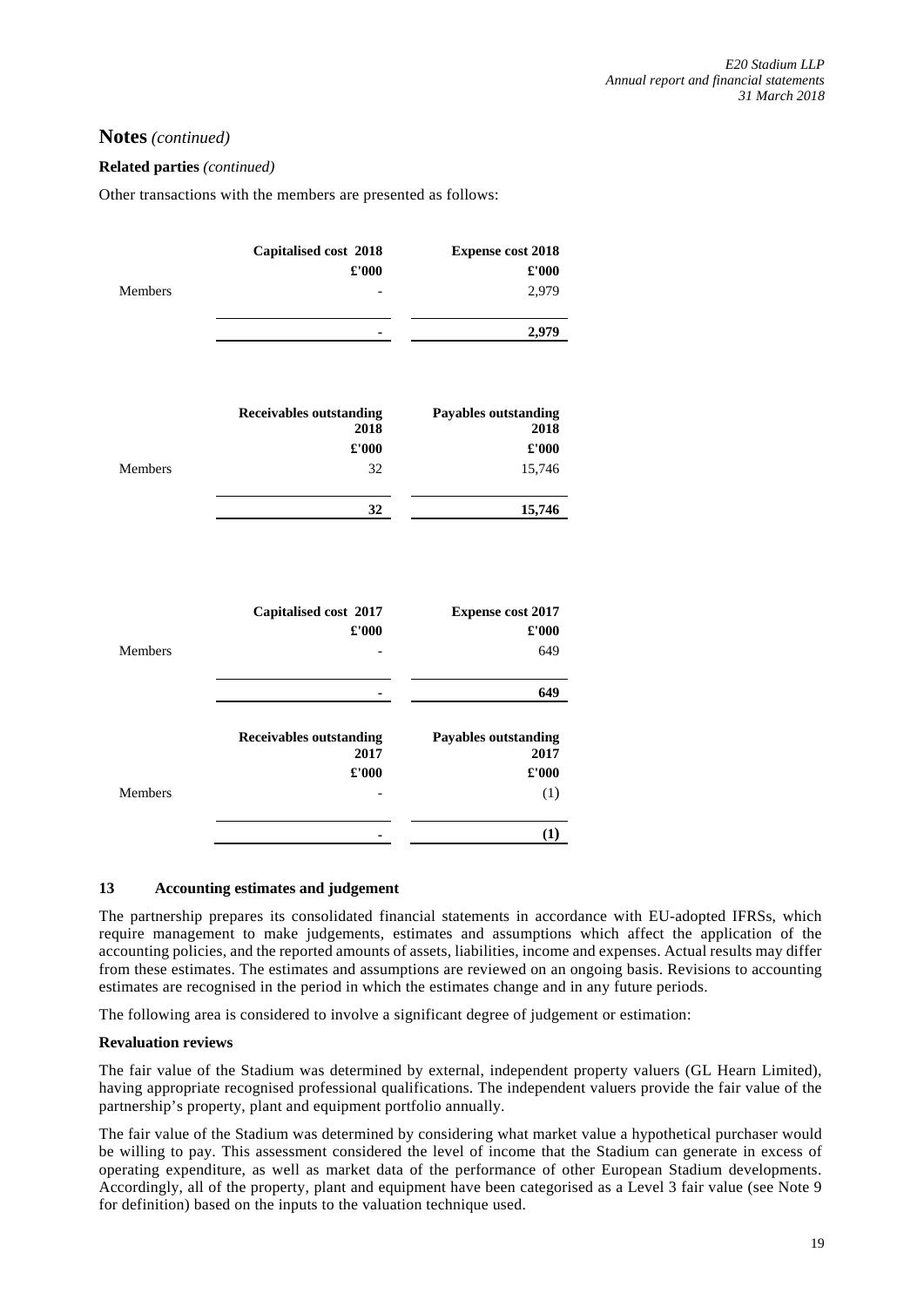#### **Accounting estimates and judgement** *(continued)*

Forecasts of the partnership's financial outlook, particularly in relation to the cost of hosting West Ham and the cost of moving the relocatable seats between pitch (football) and athletics modes, have resulted in the fair value of the Stadium as at 31 March 2018 to be nil (31 March 2017: nil); accordingly, the value of the capital works on the Stadium are impaired in the partnership's draft accounts. As the valuation is based upon the partnership's business plan forecasts this carries an element of uncertainty and changes to business plan assumptions could result in a material adjustment to the Stadium's valuation in the coming years. Changing the assumptions selected by management could significantly affect the partnership's impairment evaluation and results.

#### **Provisions (onerous contracts)**

Similar to the Stadium valuation, the onerous contracts provision (see note 15) is calculated based upon E20 Stadium's latest forecasts and therefore contains a number of assumptions and estimates that are subject to change. Changing the assumptions selected by management could significantly affect the partnership's provision evaluation and results.

#### **14 Service concession agreements**

The partnership entered into a 25-year service concession arrangement with London Stadium 185 Limited (a subsidiary of Vinci Stadium) on 30 January 2015. The agreement relates to the operation of the Stadium and South Park within the Queen Elizabeth Olympic Park and grants the operator sole and exclusive rights to promote, sell and manage events in the Stadium and South Park. Under the agreement the partnership makes defined payments to the operator, including a quarterly fixed-fee; the operator pays to the partnership net commercial revenues depending upon their performance according to the agreement. The partnership retains liability for the structure of the Stadium and in particular lifecycle costs. The agreement may be terminated by either party after 20 years by giving not less than 3 years' notice.

### **15 Provisions**

|                                   | <b>Current</b> | Non-current | <b>Total</b> |
|-----------------------------------|----------------|-------------|--------------|
|                                   | £'000          | £'000       | £'000        |
| As at 1 April                     | (19,763)       | (180, 787)  | (200, 550)   |
| Additional provisions in the year | (16, 403)      | (4,649)     | (21,052)     |
| Utilised in the year              | 19.213         |             | 19,213       |
| <b>Balance at 31 March</b>        | (16,953)       | (185, 436)  | (202, 389)   |

A significant milestone in the London Stadium's history was reached in 2016/17 when the works to transform it from its Olympic form to a multi-use arena were completed and the Stadium was handed over to its operator, London Stadium 185, a subsidiary of Vinci Stadium. Since then the Stadium has successfully hosted a major music concert, Diamond League athletics, and a series of community events, followed by the commencement of West Ham United Football Club's tenancy at the start of the 2016/17 Premier League season. In 2017/18, the Stadium hosted the World Athletics and Para Athletics Championships, London's biggest sporting event since the 2012 Olympics, confirming its position as the centrepiece of the Queen Elizabeth Olympic Park and as a major London attraction.

However, despite these successes, forecasts of the partnership's financial outlook, particularly in relation to the cost of hosting West Ham and the cost of moving the relocatable seats between pitch (football) and athletics modes, has required an assessment of whether any of its contracts are now deemed to be onerous (loss-making). An assessment of its main contracts (in line with IAS 37) in 2016/17 concluded that two of these are deemed to be onerous – the West Ham concession agreement and UK Athletics access agreement. Consequently, E20 Stadium LLP recognised a provision for these losses, adversely impacting its reported position for the year. The provision was calculated based upon E20 Stadium's latest forecasts and therefore contains a number of assumptions and estimates that are subject to change. E20 Stadium LLP has reviewed the provision again in 2017/18 and concluded that, based on current financial forecasts, the provision should remain at the same level as in 2016/17. The table above shows the movement in the provision, which comprises of utilisation in year and additional amounts provided to reflect the latest business plan.

E20 Stadium LLP is also recognising a provision relating to contractual claims by the Stadium operator, London Stadium 185 Limited and West Ham United Football Club. The outcomes of these claims are expected to be